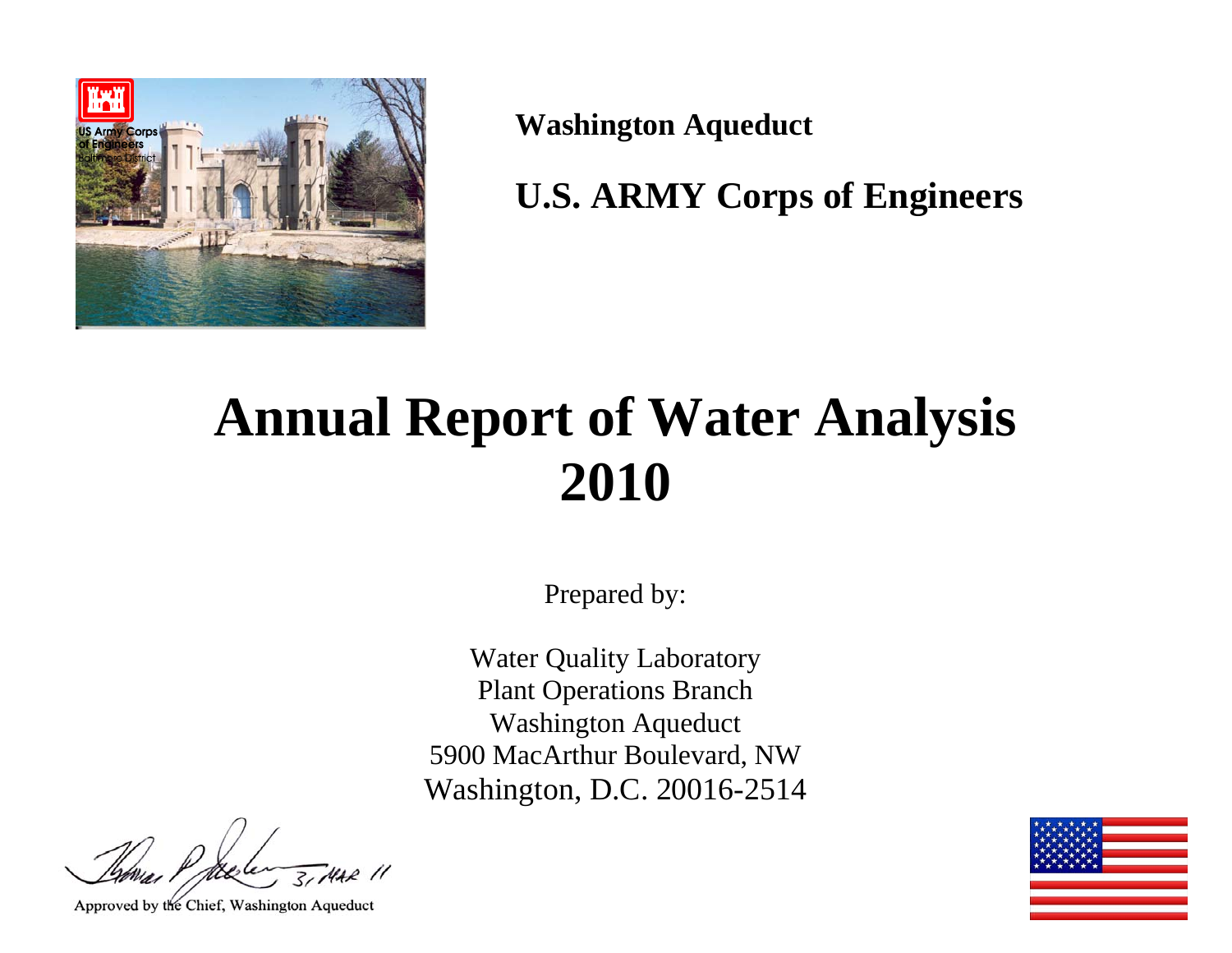

Г

#### **WASHINGTON AQUEDUCT, US ARMY CORPS OF ENGINEERS ANNUAL REPORT OF WATER ANALYSIS (2010)**

#### **Potomac River Raw Water Supply**

|                                  |           |                   |              |                  | <b>Miscellaneous Physical Parameters</b> |                    |                |                      |                     |                  |                          |                |                |                  |                          | Inorganic lons    |               |                      |               |                |                  |                       | Microorganisms |                |                        |                            |
|----------------------------------|-----------|-------------------|--------------|------------------|------------------------------------------|--------------------|----------------|----------------------|---------------------|------------------|--------------------------|----------------|----------------|------------------|--------------------------|-------------------|---------------|----------------------|---------------|----------------|------------------|-----------------------|----------------|----------------|------------------------|----------------------------|
| EPA MCL*                         | 품         | <b>ALKALINITY</b> | CONDUCTIVITY | DISSOLVED SOLIDS | SUSPENDED SOLIDS                         | <b>TEMPERATURE</b> | TOTAL HARDNESS | TOTAL ORGANIC CARBON | <b>TOTAL SOLIDS</b> | TURBIDITY        | <b>TOTAL AMMONIA - N</b> | <b>BROMIDE</b> | CHLORIDE       | <b>FLUORIDE</b>  | lopide                   | NITRATE-N         | NITRITE-N     | ORTHOPHOSPHATE - PO4 | PERCHLORATE   | <b>SULFATE</b> | ALGAE COUNT      | <b>TOTAL COLIFORM</b> | <b>TROST</b>   | GIARDIA        | <b>CRYPTOSPORIDIUM</b> |                            |
|                                  |           | ppm               | uS/cm        | ppm              | ppm                                      | $\,^{\circ}$ F     | ppm            | ppm                  | ppm                 | <b>NTU</b>       | ppm                      | ppm            | ppm            | ppm              | ppb                      | ppm               | ppm           | ppm                  | ppb           | ppm            | org/mL           | MPN / 100ml           | MPN / 100m     | cysts / L      | Oocysts / L            |                            |
| Jan                              | 7.8       | 67                | 328          | 159              | 12                                       | 45                 | 114            | 2.2                  | 171                 | 20               | 0.05                     | <b>ND</b>      | 43             | <b>ND</b>        | 4.0                      | 2.5               | <b>ND</b>     | ND                   | <b>ND</b>     | 25             | 240              | 37                    | 4              | <b>ND</b>      | ND                     |                            |
| $\mathop{\mathsf{Feb}}\nolimits$ | $\bf 7.8$ | ${\bf 72}$        | 461          | 50               | $\mathbf 2$                              | 46                 | 119            | 1.6                  | ${\bf 52}$          | $\overline{7}$   | 0.05                     | <b>ND</b>      | 56             | 0.10             | $\hspace{0.05cm} \cdots$ | $2.2\,$           | <b>ND</b>     | <b>ND</b>            | <b>ND</b>     | ${\bf 27}$     | 264              | 11                    | $\mathbf{2}$   | ${\sf ND}$     | <b>ND</b>              |                            |
| Mar                              | 7.7       | 61                | 271          | 133              | 9                                        | 54                 | 95             | 2.5                  | 142                 | 17               | <b>ND</b>                | <b>ND</b>      | 26             | 0.12             | $\hspace{0.05cm} \ldots$ | 1.7               | <b>ND</b>     | <b>ND</b>            | <b>ND</b>     | 25             | 464              | 2106                  | 114            | <b>ND</b>      | <b>ND</b>              |                            |
| Apr                              | 8.0       | 83                | 332          | 180              | 5                                        | 65                 | 117            | $2.1$                | 185                 | 8                | <b>ND</b>                | <b>ND</b>      | ${\bf 27}$     | 0.12             | 6.3                      | 1.7               | <b>ND</b>     | <b>ND</b>            | 0.4           | 26             | 588              | 1171                  | 50             | <b>ND</b>      | <b>ND</b>              |                            |
| May                              | $\bf 8.0$ | 86                | 336          | 181              | 5                                        | 73                 | 120            | 2.7                  | 186                 | 8                | <b>ND</b>                | <b>ND</b>      | 28             | 0.10             | $\overline{\phantom{a}}$ | 1.5               | <b>ND</b>     | <b>ND</b>            | 0.6           | 26             | 843              | 4817                  | 14             | <b>ND</b>      | <b>ND</b>              |                            |
| Jun                              | 7.9       | 88                | 356          | 193              | $\mathbf{1}$                             | 82                 | 133            | $2.8\,$              | 194                 | 8                | <b>ND</b>                | <b>ND</b>      | 25             | 0.11             | $\hspace{0.05cm} \cdots$ | $1.2$             | <b>ND</b>     | <b>ND</b>            | 0.4           | 34             | 813              | 3452                  | 13             | <b>ND</b>      | <b>ND</b>              |                            |
| Jul                              | 8.1       | 84                | 380          | 219              | 9                                        | 83                 | 130            | 3.2                  | 228                 | 9                | <b>ND</b>                | 0.05           | 33             | 0.14             | 6.9                      | $0.5\,$           | <b>ND</b>     | <b>ND</b>            | 0.7           | 46             | 940              | 2806                  | 5 <sub>5</sub> | <b>ND</b>      | ND                     |                            |
| Aug                              | 8.2       | 81                | 371          | 204              | 4                                        | 81                 | 110            | 3.2                  | 208                 | 10               | <b>ND</b>                | 0.04           | 34             | 0.16             | ---                      | 0.4               | <b>ND</b>     | ND                   | 0.4           | 39             | 460              | 5745                  | 102            | <b>ND</b>      | <b>ND</b>              |                            |
| Sep                              | 8.3       | 89                | 418          | 200              | <b>ND</b>                                | 77                 | 125            | 3.1                  | 200                 | $\overline{7}$   | <b>ND</b>                | <b>ND</b>      | 36             | 0.16             | ---                      | <b>ND</b>         | <b>ND</b>     | <b>ND</b>            | 1.5           | 50             | 424              | 685                   | 12             | <b>ND</b>      | ND                     |                            |
| Oct                              | 8.1       | 92                | 388          | 236              | $\mathbf 3$                              | 67                 | 132            | 3.5                  | 239                 | $\boldsymbol{9}$ | <b>ND</b>                | <b>ND</b>      | 32             | 0.15             | <b>ND</b>                | 1.7               | <b>ND</b>     | <b>ND</b>            | $0.5\,$       | 38             | 501              | 475                   | 10             | <b>ND</b>      | <b>ND</b>              |                            |
| Nov                              | 8.3       | 106               | 423          | 216              | $\mathbf{1}$                             | 59                 | 149            | 3.0                  | 217                 | 4                | 0.06                     | <b>ND</b>      | 36             | 0.13             | $\overline{\phantom{a}}$ | 1.4               | <b>ND</b>     | <b>ND</b>            | 0.9           | 45             | 240              | 311                   | 6              | <b>ND</b>      | ND                     |                            |
| Dec                              | 8.0       | 84                | 353          | 215              | 5                                        | 50                 | 120            | 2.7                  | 220                 | 11               | <b>ND</b>                | <b>ND</b>      | 28             | 0.11             | ---                      | 2.4               | <b>ND</b>     | <b>ND</b>            | 0.6           | 29             | 400              | 2524                  | 62             | <b>ND</b>      | <b>ND</b>              |                            |
|                                  |           |                   |              |                  |                                          |                    |                |                      |                     |                  |                          |                | <b>Metals</b>  |                  |                          |                   |               |                      |               |                |                  |                       |                |                |                        |                            |
|                                  | ALUMINUM  | ANTIMONY          | ARSENIC      | <b>BARIUM</b>    | <b>BERYLLIUM</b>                         | CADMIUM            | CALCIUM        | CHROMIUM             | COBALT              | COPPER           | <b>IRON</b>              | LEAD           | <b>LITHIUM</b> | <b>MAGNESIUM</b> | MANGANESE                | <b>MOLYBDENUM</b> | <b>NICKEL</b> | SELENIUM             | <b>SILVER</b> | <b>SODIUM</b>  | <b>STRONTIUM</b> | THALLIUM              | THORIUM        | <b>URANIUM</b> | <b>VANADIUM</b>        | ZINC                       |
|                                  | ppb       | ppb               | ppb          | ppb              | ppb                                      | ppb                | ppm            | ppb                  | ppb                 | ppb              | ppb                      | ppb            | ppb            | ppm              | ppb                      | ppb               | ppb           | ppb                  | ppb           | ppm            | ppb              | ppb                   | ppb            | ppb            | ppb                    | ppb                        |
| Jan                              | 307       | <b>ND</b>         | <b>ND</b>    | 35               | <b>ND</b>                                | <b>ND</b>          | 33             | 2.2                  | <b>ND</b>           | 1.4              | 139                      | <b>ND</b>      | 1.6            | $\overline{7}$   | 36                       | <b>ND</b>         | 1.9           | ND                   | <b>ND</b>     | 14             | 209              | <b>ND</b>             | <b>ND</b>      | <b>ND</b>      | 0.9                    | 2.2                        |
| Feb                              | 282       | <b>ND</b>         | <b>ND</b>    | 36               | <b>ND</b>                                | <b>ND</b>          | 35             | $1.2$                | <b>ND</b>           | $1.4$            | 175                      | 0.5            | 2.0            | 8                | 39                       | <b>ND</b>         | 2.7           | <b>ND</b>            | <b>ND</b>     | 29             | 196              | <b>ND</b>             | <b>ND</b>      | <b>ND</b>      | $\mathsf{ND}$          | 2.7                        |
| Mar                              | 325       | <b>ND</b>         | <b>ND</b>    | 35               | <b>ND</b>                                | <b>ND</b>          | 28             | $1.2$                | 0.6                 | 1.7              | 597                      | 0.9            | 2.1            | 6                | 66                       | <b>ND</b>         | 2.7           | <b>ND</b>            | <b>ND</b>     | 14             | 151              | <b>ND</b>             | <b>ND</b>      | <b>ND</b>      | 0.6                    | 4.4                        |
| Apr                              | 214       | <b>ND</b>         | <b>ND</b>    | 37               | <b>ND</b>                                | <b>ND</b>          | 34             | $1.7$                | <b>ND</b>           | 1.4              | 199                      | <b>ND</b>      | 2.1            | 8                | 61                       | <b>ND</b>         | 2.0           | <b>ND</b>            | <b>ND</b>     | 14             | 126              | <b>ND</b>             | <b>ND</b>      | <b>ND</b>      | 0.9                    | 2.7                        |
| May                              | 155       | <b>ND</b>         | ND           | 38               | <b>ND</b>                                | <b>ND</b>          | 35             | $1.4\,$              | <b>ND</b>           | 1.6              | 122                      | <b>ND</b>      | 2.4            | 8                | 40                       | 0.6               | 2.1           | ${\sf ND}$           | <b>ND</b>     | 14             | 109              | <b>ND</b>             | ${\sf ND}$     | <b>ND</b>      | $0.6\,$                | 2.2                        |
| Jun                              | 152       | <b>ND</b>         | 0.6          | 41               | <b>ND</b>                                | <b>ND</b>          | 37             | 0.9                  | <b>ND</b>           | 1.8              | 118                      | <b>ND</b>      | 2.9            | 10               | 48                       | 0.8               | 2.4           | <b>ND</b>            | <b>ND</b>     | 14             | 149              | <b>ND</b>             | <b>ND</b>      | <b>ND</b>      | 0.6                    | 2.0                        |
| Jul                              | 168       | <b>ND</b>         | 1.0          | 49               | <b>ND</b>                                | <b>ND</b>          | 32             | 1.0                  | <b>ND</b>           | 1.9              | 86                       | <b>ND</b>      | 4.3            | 12               | 78                       | 1.3               | 2.4           | 0.5                  | <b>ND</b>     | 20             | 150              | <b>ND</b>             | <b>ND</b>      | <b>ND</b>      | <b>ND</b>              | $1.9$                      |
| Aug                              | 221       | <b>ND</b>         | 0.9          | 39               | <b>ND</b>                                | <b>ND</b>          | 30             | 0.8                  | <b>ND</b>           | 2.0              | 144                      | <b>ND</b>      | 3.5            | 9                | 49                       | $1.5\,$           | $2.2\,$       | <b>ND</b>            | <b>ND</b>     | 20             | 203              | <b>ND</b>             | ${\sf ND}$     | <b>ND</b>      | $0.9\,$                | 1.8                        |
| Sep                              | 248       | <b>ND</b>         | 0.9          | 36               | <b>ND</b>                                | <b>ND</b>          | 29             | $1.2$                | <b>ND</b>           | 1.9              | 113                      | <b>ND</b>      | 4.3            | 13               | 32                       | 1.5               | 2.2           | <b>ND</b>            | <b>ND</b>     | 24             | 219              | <b>ND</b>             | <b>ND</b>      | <b>ND</b>      | 0.6                    | $\underline{\mathbf{1.6}}$ |
| Oct                              | 261       | <b>ND</b>         | 0.7          | 38               | <b>ND</b>                                | <b>ND</b>          | 40             | $1.4$                | <b>ND</b>           | 1.8              | 159                      | <b>ND</b>      | 2.3            | 8                | 31                       | 1.0               | 2.5           | <b>ND</b>            | <b>ND</b>     | 20             | 201              | <b>ND</b>             | <b>ND</b>      | <b>ND</b>      | 0.9                    | 2.2                        |
| Nov                              | 246       | <b>ND</b>         | <b>ND</b>    | 39               | <b>ND</b>                                | <b>ND</b>          | 45             | 1.4                  | <b>ND</b>           | 1.8              | 86                       | <b>ND</b>      | 2.4            | 9                | 24                       | 1.0               | 2.5           | <b>ND</b>            | <b>ND</b>     | 22             | 221              | <b>ND</b>             | <b>ND</b>      | <b>ND</b>      | $0.6\,$                | 2.4                        |
| Dec                              | 291       | <b>ND</b>         | <b>ND</b>    | 32               | <b>ND</b>                                | <b>ND</b>          | 38             | $1.3$                | <b>ND</b>           | 1.7              | 251                      | <b>ND</b>      | 1.9            | 6                | 32                       | 0.6               | 2.3           | <b>ND</b>            | <b>ND</b>     | 16             | 230              | <b>ND</b>             | <b>ND</b>      | <b>ND</b>      | <b>ND</b>              | 4.3                        |

T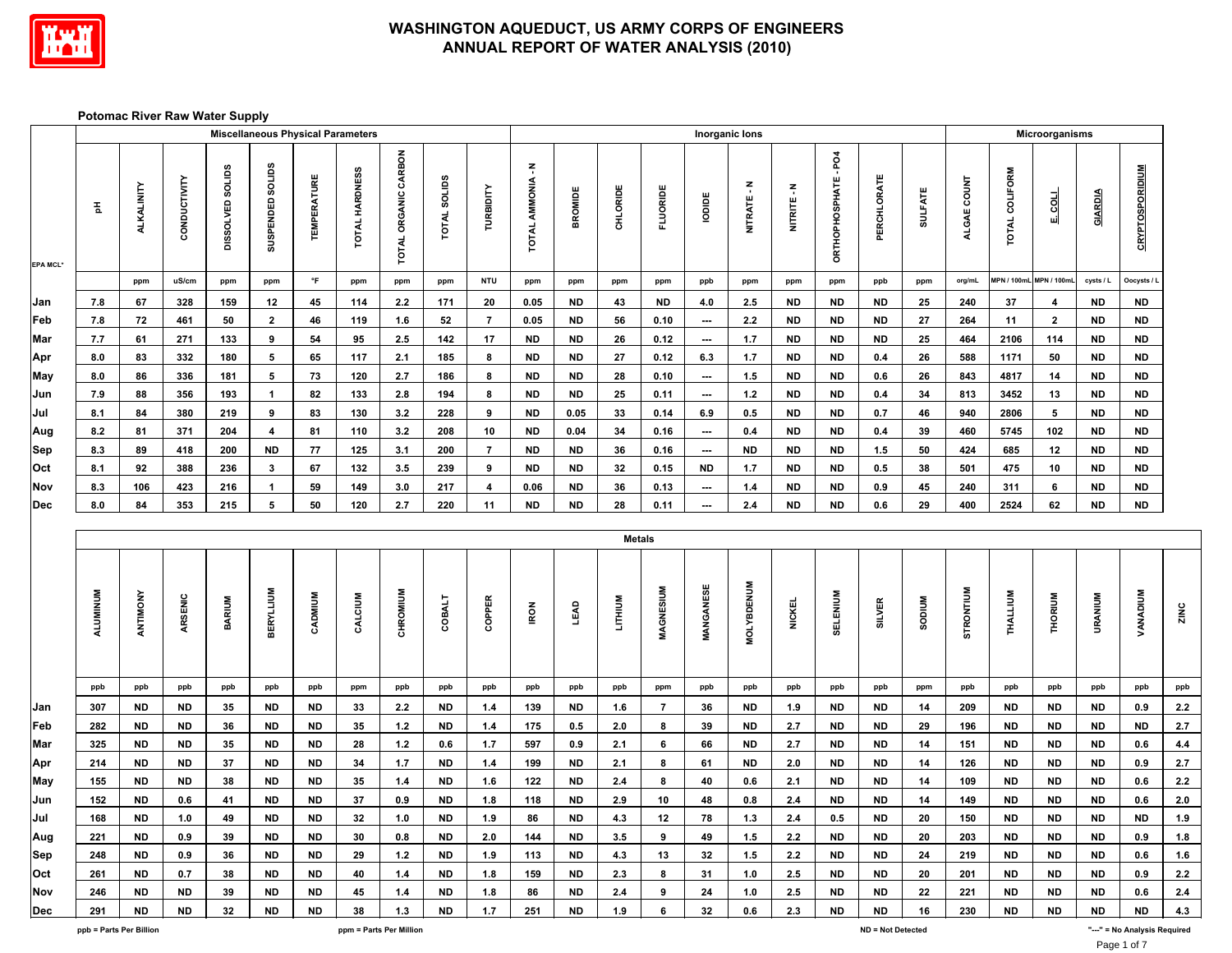

|                 |                   |           |         |                         | Inorganic lons           |                     |                                                 |                             |             |                |          |           |           |                 |                  |           |         |             |               |                                         |           |           |                              | <b>Metals</b>  |           |                  |                  |               |           |           |               |           |              |           |           |                                                                                                                                      |           |
|-----------------|-------------------|-----------|---------|-------------------------|--------------------------|---------------------|-------------------------------------------------|-----------------------------|-------------|----------------|----------|-----------|-----------|-----------------|------------------|-----------|---------|-------------|---------------|-----------------------------------------|-----------|-----------|------------------------------|----------------|-----------|------------------|------------------|---------------|-----------|-----------|---------------|-----------|--------------|-----------|-----------|--------------------------------------------------------------------------------------------------------------------------------------|-----------|
|                 | TOTAL AMMONIA - N | BROMDE    | CHLORID | <b>FLUORIDE</b>         | lopipe                   | Ŧ<br><b>NITRATE</b> | Ŧ<br>NITRITE.                                   | <b>DRTHOPHOSPHATE - PO4</b> | PERCHLORATE | <b>SULFATE</b> | ALUMINUM | ANTIMONY  | ARSENIC   | <b>BARIUM</b>   | <b>BERYLLIUM</b> | CADMIUM   | CALCIUM | CHROMIUM    | <b>COBALT</b> | COPPER                                  | RON       | LEAD      | <b>UTHIUM</b>                | MAGNESIUM      | MANGANES  | <b>MERCURY</b>   | <b>MOLYBDENU</b> | <b>NICKEL</b> | SELENIUM  | SILVER    | <b>NUIDOS</b> | STRONTIUM | THALLIUM     | THORIUM   | URANIUM   | VANADIUM                                                                                                                             | ZINC      |
| <b>EPA MCL*</b> |                   |           |         | $\overline{\mathbf{4}}$ |                          | 10                  | $\overline{1}$                                  |                             |             |                |          | 6         | 10        | 2000            | $\overline{4}$   | 5         |         | 100         |               |                                         |           |           |                              |                |           | $\overline{2}$   |                  |               | 50        |           |               |           | $\mathbf{2}$ |           | 30        |                                                                                                                                      |           |
| Units           | ppm               | ppm       | ppm     | ppm                     | ppb                      | ppm                 | ppm                                             | ppm                         | ppb         | ppm            | ppb      | ppb       | ppb       | ppb             | ppb              | ppb       | ppm     | ppb         | ppb           | ppb                                     | ppb       | ppb       | ppb                          | ppm            | ppb       | ppb              | ppb              | ppb           | ppb       | ppb       | ppm           | ppb       | ppb          | ppb       | ppb       | ppb                                                                                                                                  | ppb       |
|                 |                   |           |         |                         |                          |                     | Dalecarlia Water Treatment Plant Finished Water |                             |             |                |          |           |           |                 |                  |           |         |             |               |                                         |           |           |                              |                |           |                  |                  |               |           |           |               |           |              |           |           |                                                                                                                                      |           |
| Jan             | 0.72              | <b>ND</b> | 38      | 0.79                    | 3.3                      | 2.3                 | <b>ND</b>                                       | 2.4                         | <b>ND</b>   | 43             | 46       | <b>ND</b> | <b>ND</b> | 32              | <b>ND</b>        | <b>ND</b> | 43      | 1.8         | <b>ND</b>     | 0.8                                     | <b>ND</b> | <b>ND</b> | 1.3                          | 8              | $1.2$     | <b>ND</b>        | <b>ND</b>        | 2.0           | 0.6       | <b>ND</b> | 15            | 139       | <b>ND</b>    | <b>ND</b> | <b>ND</b> | 0.6                                                                                                                                  | 1.1       |
| Feb             | 0.08              | <b>ND</b> | 56      | 0.81                    | $\hspace{0.05cm} \cdots$ | 2.4                 | ND                                              | 2.4                         | <b>ND</b>   | 42             | 35       | ND        | <b>ND</b> | 34              | ND               | <b>ND</b> | 42      | 0.5         | ND            | 0.8                                     | <b>ND</b> | <b>ND</b> | 1.5                          | 8              | 0.8       | <b>ND</b>        | <b>ND</b>        | 2.1           | <b>ND</b> | ND        | 28            | 141       | ND.          | ND.       | <b>ND</b> | <b>ND</b>                                                                                                                            | 1.3       |
| Mar             | ND                | 0.06      | -31     | 0.87                    |                          | 1.8                 | <b>ND</b>                                       | 2.4                         | ND          | 40             | 28       | ND        | ND        | 32              | ND               | ND        | 37      | 0.9         | <b>ND</b>     | 0.7                                     | ND        | <b>ND</b> | 1.7                          | 6              | 0.6       | <b>ND</b>        | ND               | 1.9           | <b>ND</b> | ND        | 14            | 118       | ND           | ND        | ND        | ND                                                                                                                                   | 0.8       |
| Apr             | <b>ND</b>         | <b>ND</b> | 30      | 0.83                    | 7.7                      | 1.6                 | <b>ND</b>                                       | 2.5                         | 0.4         | 41             | 29       | ND        | ND        | 36              | ND               | <b>ND</b> | 42      | 2.3         | ND            | 0.7                                     | ND        | <b>ND</b> | 1.8                          | 8              | 0.5       | <b>ND</b>        | <b>ND</b>        | 1.9           | 0.6       | <b>ND</b> | 14            | 151       | ND           | <b>ND</b> | ND        | 0.8                                                                                                                                  | $1.0$     |
| May             | 0.49              | <b>ND</b> | 31      | 0.90                    | $\hspace{0.05cm} \cdots$ | 1.5                 | <b>ND</b>                                       | 2.5                         | 0.4         | 45             | 39       | <b>ND</b> | ND        | 37              | ND               | ND        | 43      | 1.8         | ND            | 0.9                                     | <b>ND</b> | <b>ND</b> | 2.3                          | 8              | 1.0       | <b>ND</b>        | $0.5\,$          | 2.3           | 0.7       | <b>ND</b> | 14            | 163       | ND           | <b>ND</b> | <b>ND</b> | 0.8                                                                                                                                  | 1.8       |
| Jun             | 0.73              | <b>ND</b> | 30      | 0.89                    | $\hspace{0.05cm} \cdots$ | 1.1                 | <b>ND</b>                                       | 2.4                         | 0.4         | 54             | 214      | <b>ND</b> | 0.5       | 48              | <b>ND</b>        | <b>ND</b> | 46      | 2.5         | <b>ND</b>     | 1.4                                     | 181       | <b>ND</b> | 2.8                          | 10             | 4.5       | <b>ND</b>        | $0.8\,$          | 2.8           | 0.8       | <b>ND</b> | 14            | 191       | <b>ND</b>    | ND        | <b>ND</b> | 1.2                                                                                                                                  | 2.7       |
| Jul             | 0.61              | <b>ND</b> | 37      | 0.96                    | 13.0                     | 0.3                 | <b>ND</b>                                       | 2.5                         | 0.8         | 68             | 47       | <b>ND</b> | 0.7       | 41              | ND               | <b>ND</b> | 41      | 2.4         | <b>ND</b>     | $1.2$                                   | <b>ND</b> | <b>ND</b> | 3.9                          | 13             | $1.2$     | <b>ND</b>        | 1.3              | 2.5           | 1.1       | <b>ND</b> | 19            | 226       | <b>ND</b>    | <b>ND</b> | <b>ND</b> | 1.4                                                                                                                                  | 1.0       |
| Aug             | 0.74              | <b>ND</b> | 39      | 0.99                    | ---                      | 0.4                 | <b>ND</b>                                       | 2.5                         | 0.4         | 61             | 51       | <b>ND</b> | 0.6       | 36              | ND.              | <b>ND</b> | 38      | 1.4         | <b>ND</b>     | $1.2$                                   | <b>ND</b> | <b>ND</b> | 3.2                          | 9              | 1.7       | <b>ND</b>        | 1.4              | 2.3           | 0.9       | <b>ND</b> | 19            | 205       | <b>ND</b>    | <b>ND</b> | <b>ND</b> | 1.2                                                                                                                                  | 0.9       |
| Sep             | 0.69              | ND        | 41      | 0.98                    | ---                      | <b>ND</b>           | <b>ND</b>                                       | 2.5                         | 1.0         | 70             | 44       | ND        | 0.7       | 34              | ND               | ND        | 38      | 2.6         | <b>ND</b>     | 1.3                                     | 12        | <b>ND</b> | 3.7                          | 13             | 2.0       | <b>ND</b>        | 1.5              | 2.3           | 1.0       | ND        | 23            | 233       | ND           | <b>ND</b> | ND        | 1.3                                                                                                                                  | 0.8       |
| Oct             | 0.75              | <b>ND</b> | 37      | 0.94                    | ND                       | 1.6                 | <b>ND</b>                                       | 2.5                         | 0.7         | 58             | 35       | ND        | ND        | 36              | ND               | <b>ND</b> | 49      | 2.3         | ND            | 1.1                                     | <b>ND</b> | ND        | 2.1                          | 8              | 0.9       | <b>ND</b>        | 1.0              | 2.6           | 0.8       | ND        | 19            | 199       | ND           | <b>ND</b> | <b>ND</b> | $1.2$                                                                                                                                | 1.1       |
| Nov             | 0.71              | <b>ND</b> | 41      | 0.87                    | ---                      | 1.3                 | <b>ND</b>                                       | 2.6                         | 0.9         | 63             | 32       | <b>ND</b> | <b>ND</b> | 36              | ND               | <b>ND</b> | 51      | 2.6         | <b>ND</b>     | 1.1                                     | <b>ND</b> | <b>ND</b> | 2.2                          | 9              | 0.7       | <b>ND</b>        | 1.0              | 2.6           | 0.6       | ND        | 21            | 221       | ND           | <b>ND</b> | <b>ND</b> | 1.0                                                                                                                                  | 1.6       |
| Dec             | 0.67              | <b>ND</b> | 32      | 0.83                    | ---                      | 2.3                 | <b>ND</b>                                       | 2.5                         | 0.5         | 48             | 37       | <b>ND</b> | <b>ND</b> | 29              | <b>ND</b>        | $\sf ND$  | 45      | 1.7         | <b>ND</b>     | 0.9                                     | <b>ND</b> | <b>ND</b> | 1.6                          | 6              | 0.9       | <b>ND</b>        | 0.6              | 2.0           | <b>ND</b> | <b>ND</b> | 15            | 162       | <b>ND</b>    | <b>ND</b> | <b>ND</b> | 0.6                                                                                                                                  | 1.9       |
|                 |                   |           |         |                         |                          |                     |                                                 |                             |             |                |          |           |           |                 |                  |           |         |             |               |                                         |           |           |                              |                |           |                  |                  |               |           |           |               |           |              |           |           |                                                                                                                                      |           |
|                 |                   |           |         |                         |                          |                     | McMillan Water Treatment Plant Finished Water   |                             |             |                |          |           |           |                 |                  |           |         |             |               |                                         |           |           |                              |                |           |                  |                  |               |           |           |               |           |              |           |           |                                                                                                                                      |           |
| Jan             | 0.76              | <b>ND</b> | 40      | 1.07                    | 3.5                      | 2.3                 | <b>ND</b>                                       | 2.5                         | ND          | 44             | 124      | <b>ND</b> | <b>ND</b> | 30              | <b>ND</b>        | <b>ND</b> | 37      | 2.6         | <b>ND</b>     | 4.2                                     | <b>ND</b> | <b>ND</b> | 1.4                          | 8              | 1.9       | <b>ND</b>        | <b>ND</b>        | 2.7           | 0.6       | <b>ND</b> | 18            | 112       | ND           | <b>ND</b> | ND .      | <b>ND</b>                                                                                                                            | 1.5       |
| Feb             | ND                | <b>ND</b> | 50      | 1.07                    | $\hspace{0.05cm} \cdots$ | 2.2                 | <b>ND</b>                                       | 2.4                         | 0.5         | 43             | 80       | ND        | ND        | 33              | ND               | <b>ND</b> | 39      | 1.1         | ND            | 2.0                                     | <b>ND</b> | ND        | 1.6                          | 8              | 1.1       | <b>ND</b>        | <b>ND</b>        | 2.2           | <b>ND</b> | ND        | 26            | 139       | ND           | <b>ND</b> | ND        | ND                                                                                                                                   | $1.4$     |
| Mar             | <b>ND</b>         | <b>ND</b> | 39      | 1.05                    | $\hspace{0.05cm} \cdots$ | 1.9                 | <b>ND</b>                                       | 2.4                         | <b>ND</b>   | 41             | 36       | <b>ND</b> | <b>ND</b> | 31              | ND               | ND        | 34      | 2.1         | <b>ND</b>     | 1.8                                     | <b>ND</b> | <b>ND</b> | 1.4                          | $\overline{7}$ | 0.6       | <b>ND</b>        | <b>ND</b>        | 2.5           | <b>ND</b> | <b>ND</b> | 19            | 119       | ND           | <b>ND</b> | <b>ND</b> | <b>ND</b>                                                                                                                            | 0.9       |
| Apr             | ND                | <b>ND</b> | 29      | 1.05                    | 8.1                      | 1.5                 | <b>ND</b>                                       | 2.4                         | 0.4         | 43             | 38       | ND        | <b>ND</b> | 34              | ND               | <b>ND</b> | 37      | 2.1         | ND            | 1.7                                     | <b>ND</b> | <b>ND</b> | 1.6                          | $\overline{7}$ | <b>ND</b> | <b>ND</b>        | <b>ND</b>        | 1.8           | 0.7       | ND        | 13            | 138       | ND.          | ND        | <b>ND</b> | 0.7                                                                                                                                  | 1.0       |
| May             | 0.44              | ND        | 33      | 0.83                    | $\overline{\phantom{a}}$ | 1.4                 | <b>ND</b>                                       | 2.5                         | 0.5         | 49             | 46       | ND        | ND        | 37              | ND               | <b>ND</b> | 41      | 2.1         | ND            | 2.8                                     | <b>ND</b> | <b>ND</b> | 1.8                          | 8              | 1.1       | <b>ND</b>        | 0.6              | 2.1           | 0.8       | <b>ND</b> | 15            | 163       | <b>ND</b>    | <b>ND</b> | <b>ND</b> | 0.7                                                                                                                                  | 0.7       |
| Jun             | 0.74              | <b>ND</b> | 31      | 0.91                    | $\hspace{0.05cm} \cdots$ | 1.1                 | <b>ND</b>                                       | 2.5                         | 0.4         | 68             | 65       | <b>ND</b> | <b>ND</b> | 39              | <b>ND</b>        | <b>ND</b> | 40      | 1.7         | <b>ND</b>     | 5.0                                     | <b>ND</b> | <b>ND</b> | 2.3                          | 9              | 2.0       | <b>ND</b>        | 0.6              | 2.2           | 0.8       | <b>ND</b> | 17            | 173       | <b>ND</b>    | <b>ND</b> | <b>ND</b> | 0.8                                                                                                                                  | <b>ND</b> |
| Jul             |                   |           |         |                         |                          |                     |                                                 |                             |             |                |          |           |           |                 |                  |           |         |             |               |                                         |           |           |                              |                |           |                  |                  |               |           |           |               |           |              |           |           | 0.63 ND 38 0.87 9.8 0.4 ND 2.7 0.7 67 72 ND 0.7 41 ND ND 37 2.4 ND 5.7 ND ND 3.2 12 1.7 ND 1.1 2.2 1.2 ND 24 220 ND ND ND ND 1.0 0.6 |           |
| Aug             | $0.71$ ND         |           | 41      | 0.90                    |                          |                     | $-$ 0.3 ND 2.7 0.5 71                           |                             |             |                | 64       | <b>ND</b> | 0.6       |                 |                  |           |         |             |               | 36   ND   ND   31   1.1   ND   6.5   ND |           |           |                              |                |           |                  |                  |               |           |           |               |           |              |           |           | ND   2.9   9   1.9   ND   1.2   1.7   1.0   ND   25   197   ND   ND   0.8   ND                                                       |           |
| Sep             | $0.66$ ND         |           | 41      | 0.95                    | $\sim$                   |                     | ND ND 2.5 0.6 63                                |                             |             |                | 192      | <b>ND</b> | 0.7       |                 |                  |           |         |             |               | 34   ND   ND   32   2.1   ND   5.9   ND |           | <b>ND</b> | 3.1 12 1.6 ND 1.3 1.8 1.2 ND |                |           |                  |                  |               |           |           |               |           |              |           |           | 27 220 ND ND ND 1.0 ND                                                                                                               |           |
| Oct             | 0.68              | ND        | 38      | 0.94                    | <b>ND</b>                | 1.3                 |                                                 | ND 2.7 1.1                  |             | 58             | 43       | <b>ND</b> | <b>ND</b> | 37              | ND               | ND        |         | 40   1.6 ND |               | 9.9                                     | <b>ND</b> | <b>ND</b> | 2.7                          | 8              |           | $0.7$ ND         |                  | $1.1$ 2.4     | 0.9       | <b>ND</b> | 25            | 205       |              |           |           | ND   ND   ND   0.9   ND                                                                                                              |           |
| Nov             | 0.70              | ND        | 41      | 0.92                    | $\sim$                   | 1.2                 |                                                 | ND 2.8                      | 0.8         | 45             | 37       | $\sf ND$  | <b>ND</b> | 36              | <b>ND</b>        | <b>ND</b> | 44      | 2.3         | <b>ND</b>     | 6.1                                     | <b>ND</b> | <b>ND</b> | 2.2                          | 9              | <b>ND</b> | <b>ND</b>        |                  | $1.0$ 2.3     | 0.6       | <b>ND</b> | 25            | 213       | <b>ND</b>    | ND        | ND        | $0.9$ 1.4                                                                                                                            |           |
| Dec             | 0.69              | <b>ND</b> | 32      | 0.94                    | $\overline{\phantom{a}}$ | 2.2                 |                                                 |                             | ND 2.6 0.5  | 59             | 50       | <b>ND</b> | <b>ND</b> | 30 <sub>2</sub> | <b>ND</b>        | <b>ND</b> |         | 40   1.6 ND |               | 2.7                                     | <b>ND</b> | <b>ND</b> | 1.6                          | 6              |           | $0.7$ ND 0.6 2.0 |                  |               | <b>ND</b> | <b>ND</b> | 19            | 160       | ND           |           |           | ND ND 0.6 1.8                                                                                                                        |           |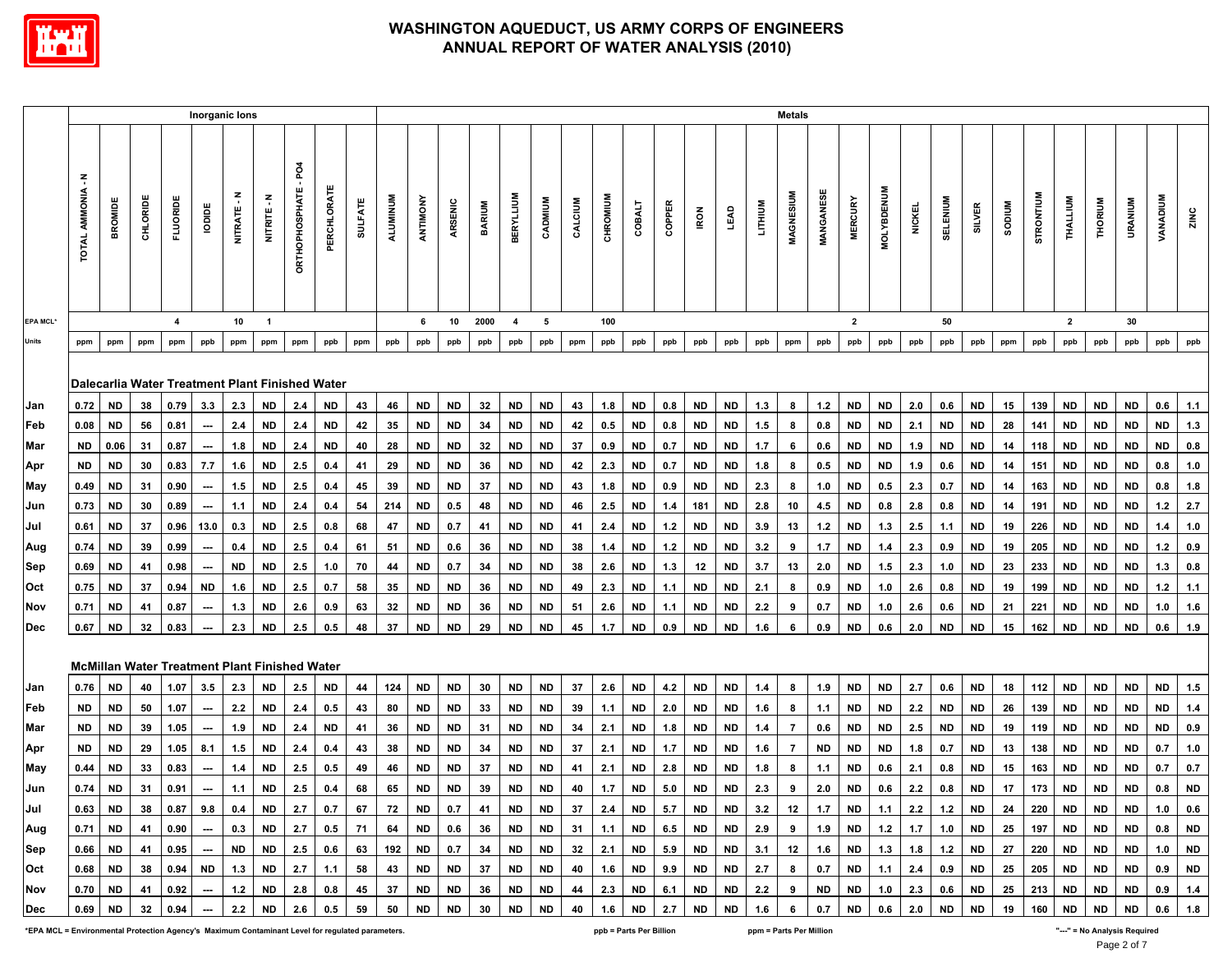

|            |            |                   |                                                        |                     |          |                |                      | <b>Miscellaneous Physical Parameters</b> |                        |                      |                             |                            | Microorganisms |                                  |                    |                               | <b>Haloacetic Acids (HAAs)</b> |                       |                          |                        |                   | <b>Trihalomethanes (THMs)</b> |                      |                        |                       |           |                        |                           |                        |                   |                  |                |                             | <b>Volatile Organic Compounds (VOCs)</b> |                        |               |                 |                 |                       |                            |                         |
|------------|------------|-------------------|--------------------------------------------------------|---------------------|----------|----------------|----------------------|------------------------------------------|------------------------|----------------------|-----------------------------|----------------------------|----------------|----------------------------------|--------------------|-------------------------------|--------------------------------|-----------------------|--------------------------|------------------------|-------------------|-------------------------------|----------------------|------------------------|-----------------------|-----------|------------------------|---------------------------|------------------------|-------------------|------------------|----------------|-----------------------------|------------------------------------------|------------------------|---------------|-----------------|-----------------|-----------------------|----------------------------|-------------------------|
|            | 玉          | <b>ALKALINITY</b> | CONDUCTIVITY                                           | <b>TEMPERATURE</b>  | CHLORINE | TOTAL HARDNESS | TOTAL ORGANIC CARBON | TOTAL DISSOLVED SOLIDS                   | TOTAL SUSPENDED SOLIDS | TURBIDITY (Average)* | TOTAL COLIFORM (% positive) | E. COLI (% positive)       | ALGAE COUNT    | <b>HETEROTROPHIC PLATE COUNT</b> | DIBROMOACETIC ACID | ACID<br><b>DICHLOROACETIC</b> | MONOBROMOACETIC ACID           | MONOCHLOROACETIC ACID | TRICHLOROACETIC ACID     | TOTAL HALOACETIC ACIDS | <b>CHLOROFORM</b> | <b>BROMODICHLOROMETHANE</b>   | CHLORODIBROMOMETHANE | <b>BROMOFORM</b>       | TOTAL TRIHALOMETHANES | BENZENE   | <b>BROMOBENZENE</b>    | <b>BROMOCHLOROMETHANE</b> | <b>BROMOMETHANE</b>    | tert-BUTYLBENZENE | 96c-BUTYLBENZENE | n-BUTYLBENZENE | <b>CARBON TETRACHLORIDE</b> | CHLOROBENZENE                            | CHLOROETHANE           | CHLOROMETHANE | 2-CHLOROTOLUENE | 4-CHLOROTOLUENE | <b>DIBROMOMETHANE</b> | 1,3-DICHLOROBENZENE        | 1,4-DICHLOROBENZENE     |
| EPA MCL*   |            |                   |                                                        |                     |          |                |                      |                                          |                        |                      |                             |                            |                |                                  |                    |                               |                                |                       |                          |                        |                   |                               |                      |                        |                       | 5         |                        |                           |                        |                   |                  |                | 5                           | 100                                      |                        |               |                 |                 |                       |                            | 75                      |
| Units      |            | ppm               | uS/cm                                                  | $^\circ \mathsf{F}$ | ppm      | ppm            | ppm                  | ppm                                      | ppm                    | <b>NTU</b>           | $% +$                       | $% +$                      | Org/mL CFU/mL  |                                  | ppb                | ppb                           | ppb                            | ppb                   | ppb                      | ppb                    | ppb               | ppb                           | ppb                  | ppb                    | ppb                   | ppb       | ppb                    | ppb                       | ppb                    | ppb               | ppb              | ppb            | ppb                         | ppb                                      | ppb                    | ppb           | ppb             | ppb             | ppb                   | ppb                        | ppb                     |
| Jan        | 7.7        | 65                | Dalecarlia Water Treatment Plant Finished Water<br>388 | 42                  | 3.7      | 137            | 1.2                  | 231                                      | <b>ND</b>              | 0.06                 | 0                           | $\mathbf 0$                | $\pmb{0}$      | $<$ 1                            | <b>ND</b>          | 4.5                           | <b>ND</b>                      | <b>ND</b>             | 3.8                      | 8.3                    | 5.8               | 3.3                           | 0.8                  | <b>ND</b>              | 10.0                  | <b>ND</b> | <b>ND</b>              | <b>ND</b>                 | <b>ND</b>              | <b>ND</b>         | <b>ND</b>        | <b>ND</b>      | <b>ND</b>                   | <b>ND</b>                                | <b>ND</b>              | <b>ND</b>     | <b>ND</b>       | <b>ND</b>       | <b>ND</b>             | <b>ND</b>                  | <b>ND</b>               |
| Feb        | 7.7        | 65                | 463                                                    | 41                  | 3.7      | 139            | 1.1                  | 224                                      | <b>ND</b>              | 0.06                 | 0                           | $\mathbf 0$                | $\pmb{0}$      | $\leq$ 1                         |                    |                               |                                |                       | ---                      |                        | 6.6               | 5.4                           | 1.9                  | <b>ND</b>              | 13.9                  | <b>ND</b> | <b>ND</b>              | <b>ND</b>                 | <b>ND</b>              | <b>ND</b>         | <b>ND</b>        | <b>ND</b>      | <b>ND</b>                   | <b>ND</b>                                | <b>ND</b>              | <b>ND</b>     | <b>ND</b>       | <b>ND</b>       | <b>ND</b>             | $\mathsf{ND}$              | $\mathsf{ND}$           |
|            | 7.7        | 58                | 325                                                    | 51                  | 3.8      | 118            | 1.4                  | 159                                      | $\mathbf{3}$           | 0.06                 | 0                           | $\mathbf 0$                | $\bf{0}$       | $\leq$ 1                         |                    |                               |                                |                       |                          |                        | 10.8              | 5.4                           | $1.2$                | <b>ND</b>              | 17.4                  | <b>ND</b> | <b>ND</b>              | <b>ND</b>                 | <b>ND</b>              | <b>ND</b>         | <b>ND</b>        | <b>ND</b>      | <b>ND</b>                   | <b>ND</b>                                | <b>ND</b>              | <b>ND</b>     | <b>ND</b>       | <b>ND</b>       | <b>ND</b>             | $\mathsf{ND}$              | <b>ND</b>               |
| Mar        | 7.7        | 73                | 366                                                    | 64                  | 3.8      | 137            | 1.3                  | 197                                      | <b>ND</b>              | 0.05                 | 0                           | $\mathbf 0$                | $\bf{0}$       | $<$ 1                            | $\mathsf{ND}$      | 11.3                          | <b>ND</b>                      | ND                    | 14.0                     | 25.3                   | 19.7              | 8.0                           | 1.7                  | <b>ND</b>              | 29.3                  | <b>ND</b> | <b>ND</b>              | <b>ND</b>                 | <b>ND</b>              | <b>ND</b>         | <b>ND</b>        | <b>ND</b>      | <b>ND</b>                   | <b>ND</b>                                | <b>ND</b>              | <b>ND</b>     | <b>ND</b>       | <b>ND</b>       | <b>ND</b>             | $\mathsf{ND}$              | $\sf ND$                |
| Apr        |            | 80                | 385                                                    | 71                  | 3.7      | 141            | 1.7                  | 215                                      | 6                      | 0.05                 |                             | $\pmb{0}$                  | $\pmb{0}$      | $\leq$ 1                         |                    | ---                           |                                |                       | $\overline{a}$           | $\overline{a}$         |                   | 33.6 11.9                     | 2.4                  | <b>ND</b>              | 47.9                  | <b>ND</b> | <b>ND</b>              | <b>ND</b>                 |                        | <b>ND</b>         | <b>ND</b>        | <b>ND</b>      |                             | <b>ND</b>                                | <b>ND</b>              | <b>ND</b>     | <b>ND</b>       | <b>ND</b>       | <b>ND</b>             | $\mathsf{ND}$              | ${\sf ND}$              |
| May        | 7.7<br>7.7 | 83                | 396                                                    | 83                  | 3.7      | 155            | 1.8                  | 239                                      | <b>ND</b>              | 0.06                 | 0<br>0                      | $\pmb{0}$                  | $\pmb{0}$      | $\leq$ 1                         |                    |                               |                                |                       |                          |                        | 27.0              | 10.5                          | 2.1                  | <b>ND</b>              | 39.6                  | <b>ND</b> | <b>ND</b>              | <b>ND</b>                 | <b>ND</b><br><b>ND</b> | <b>ND</b>         | <b>ND</b>        | <b>ND</b>      | <b>ND</b><br><b>ND</b>      | <b>ND</b>                                | <b>ND</b>              | <b>ND</b>     | <b>ND</b>       | <b>ND</b>       | <b>ND</b>             | $\mathsf{ND}$              | $\mathsf{ND}$           |
| Jun        |            | 76                | 434                                                    | 87                  | 3.7      | 154            | 2.0                  | 261                                      |                        |                      | 0                           | $\mathbf 0$                | 4              | 3                                | <b>ND</b>          | 13.8                          | <b>ND</b>                      | <b>ND</b>             | 12.6                     | 26.4                   | 34.6              |                               | 3.4                  | <b>ND</b>              | 52.7                  | <b>ND</b> |                        | <b>ND</b>                 | <b>ND</b>              | <b>ND</b>         | <b>ND</b>        | <b>ND</b>      | <b>ND</b>                   | <b>ND</b>                                |                        | <b>ND</b>     | <b>ND</b>       | <b>ND</b>       | <b>ND</b>             |                            | <b>ND</b>               |
| Jul        | 7.7<br>7.7 | 73                | 424                                                    | 84                  | 3.7      | 131            | 2.1                  | 234                                      | <b>ND</b><br><b>ND</b> | 0.06<br>0.04         | 0                           | $\mathbf 0$                | $\pmb{0}$      | $\mathbf{2}$                     | ---                | ---                           | $\overline{\phantom{a}}$       | ---                   | $\overline{\phantom{a}}$ | ---                    | 31.7              | 14.7<br>14.7                  | 3.1                  | <b>ND</b>              | 49.5                  | <b>ND</b> | <b>ND</b><br><b>ND</b> | <b>ND</b>                 | <b>ND</b>              | <b>ND</b>         | <b>ND</b>        | <b>ND</b>      | <b>ND</b>                   | <b>ND</b>                                | <b>ND</b><br><b>ND</b> | <b>ND</b>     | <b>ND</b>       | <b>ND</b>       | <b>ND</b>             | <u>ND</u><br>$\mathsf{ND}$ | <b>ND</b>               |
| Aug        | 7.7        | 82                | 468                                                    | 79                  | 3.7      | 149            | 1.9                  | 219                                      | <b>ND</b>              | 0.04                 | 0                           | $\mathbf 0$                | $\bf{0}$       |                                  | ---                |                               |                                |                       | ---                      |                        | 32.7              | 14.6                          | 3.4                  | <b>ND</b>              | 50.7                  | <b>ND</b> | <b>ND</b>              | <b>ND</b>                 | <b>ND</b>              | <b>ND</b>         | <b>ND</b>        | <b>ND</b>      | <b>ND</b>                   | <b>ND</b>                                | <b>ND</b>              | <b>ND</b>     | <b>ND</b>       | <b>ND</b>       | <b>ND</b>             | <b>ND</b>                  | $\mathsf{ND}$           |
| Sep<br>Oct | 7.7        | 90                | 424                                                    | 66                  | 3.7      | 154            | 2.3                  | 254                                      | <b>ND</b>              | 0.04                 | 0                           | $\pmb{0}$                  | $\pmb{0}$      | $\overline{2}$                   | <b>ND</b>          | 10.6                          | <b>ND</b>                      | 1.8                   | 10.1                     | 22.5                   | 20.7              | 10.8                          | 2.4                  | <b>ND</b>              | 33.7                  | <b>ND</b> | <b>ND</b>              | <b>ND</b>                 | <b>ND</b>              | <b>ND</b>         | <b>ND</b>        | <b>ND</b>      | <b>ND</b>                   | <b>ND</b>                                | <b>ND</b>              | <b>ND</b>     | <b>ND</b>       | <b>ND</b>       | <b>ND</b>             | $\mathsf{ND}$              | $\mathsf{ND}$           |
| Nov        | 7.7        | 99                | 474                                                    | 55                  | 3.7      | 166            | 2.1                  | 186                                      | <b>ND</b>              | 0.03                 | $\mathbf 0$                 | $\mathbf 0$                | $\bf{0}$       | $<$ 1                            | ---                | ---                           | ---                            | ---                   | ---                      | ---                    | 18.0              | 8.0                           | 1.3                  | <b>ND</b>              | 27.4                  | <b>ND</b> | <b>ND</b>              | <b>ND</b>                 | <b>ND</b>              | <b>ND</b>         | <b>ND</b>        | <b>ND</b>      | <b>ND</b>                   | <b>ND</b>                                | <b>ND</b>              | <b>ND</b>     | <b>ND</b>       | <b>ND</b>       | <b>ND</b>             | $\mathsf{ND}$              | $\mathsf{ND}$           |
| Dec        | 7.7        | 77                | 341                                                    | 42                  | 3.7      | 138            | 1.8                  | 228                                      | <b>ND</b>              | 0.03                 | $\mathbf 0$                 | $\pmb{0}$                  | $\pmb{0}$      | $<$ 1                            |                    |                               |                                |                       | ---                      |                        |                   | $13.5$ 6.3                    | 1.0                  | <b>ND</b>              | 20.8                  | <b>ND</b> | <b>ND</b>              | <b>ND</b>                 | <b>ND</b>              | <b>ND</b>         | <b>ND</b>        | <b>ND</b>      | ND                          | <b>ND</b>                                | <b>ND</b>              | <b>ND</b>     | <b>ND</b>       | <b>ND</b>       | <b>ND</b>             | <b>ND</b>                  | <b>ND</b>               |
|            |            |                   | <b>McMillan Water Treatment Plant Finished Water</b>   |                     |          |                |                      |                                          |                        |                      |                             |                            |                |                                  |                    |                               |                                |                       |                          |                        |                   |                               |                      |                        |                       |           |                        |                           |                        |                   |                  |                |                             |                                          |                        |               |                 |                 |                       |                            |                         |
| Jan        | 7.7        | 55                | 372                                                    | 50                  | 3.8      | 125            | 1.3                  | 236                                      | <b>ND</b>              | 0.03                 | 0                           | $\mathbf 0$                | $\mathbf 0$    | $<$ 1                            | <b>ND</b>          | 6.0                           | <b>ND</b>                      | <b>ND</b>             | 5.1                      | 11.1                   | 8.1               | 4.7                           | $1.2$                | <b>ND</b>              | 14.2                  | <b>ND</b> | <b>ND</b>              | <b>ND</b>                 | <b>ND</b>              | <b>ND</b>         | $\sf ND$         | <b>ND</b>      | <b>ND</b>                   | <b>ND</b>                                | <b>ND</b>              | $\sf ND$      | <b>ND</b>       | <b>ND</b>       | <b>ND</b>             | $\sf ND$                   | <b>ND</b>               |
| Feb        | 7.7        | 55                | 428                                                    | 48                  | 3.8      | 129            | 1.3                  | 126                                      | <b>ND</b>              | 0.04                 | 0                           | $\mathbf 0$                | $\mathbf 0$    | $\leq$ 1                         |                    |                               |                                |                       |                          |                        | 5.1               | 5.0                           | 2.1                  | <b>ND</b>              | 12.2                  | <b>ND</b> | <b>ND</b>              | <b>ND</b>                 | <b>ND</b>              | <b>ND</b>         | <b>ND</b>        | <b>ND</b>      | <b>ND</b>                   | <b>ND</b>                                | <b>ND</b>              | <b>ND</b>     | <b>ND</b>       | <b>ND</b>       | <b>ND</b>             | <b>ND</b>                  | <b>ND</b>               |
| Mar        | 7.7        | 49                | 344                                                    | 51                  | 3.7      | 114            | 1.3                  | 129                                      | <b>ND</b>              | 0.04                 | 0                           | $\mathbf 0$                | $\pmb{0}$      | $\leq$ 1                         |                    |                               |                                |                       |                          |                        | 9.2               | 7.2                           | 2.6                  | <b>ND</b>              | 19.0                  | <b>ND</b> | <b>ND</b>              | <b>ND</b>                 | <b>ND</b>              | <b>ND</b>         | <b>ND</b>        | <b>ND</b>      | <b>ND</b>                   | <b>ND</b>                                | <b>ND</b>              | <b>ND</b>     | <b>ND</b>       | <b>ND</b>       | <b>ND</b>             | $\mathsf{ND}$              | <b>ND</b>               |
| Apr        | 7.8        | 60                | 332                                                    | 59                  | 3.7      | 122            | 1.4                  | 192                                      | <b>ND</b>              | 0.05                 | 0                           | $\pmb{0}$                  | $\bf{0}$       | $<$ 1                            | <b>ND</b>          | 7.9                           | <b>ND</b>                      | <b>ND</b>             | 9.3                      | 17.2                   | 18.7              | 8.8                           | 2.2                  | <b>ND</b>              | 30.2                  | <b>ND</b> | <b>ND</b>              | <b>ND</b>                 | <b>ND</b>              | <b>ND</b>         | <b>ND</b>        | <b>ND</b>      | <b>ND</b>                   | <b>ND</b>                                | <b>ND</b>              | <b>ND</b>     | <b>ND</b>       | <b>ND</b>       | <b>ND</b>             | $\mathsf{ND}$              | <b>ND</b>               |
|            | 7.7        | 74                | 379                                                    | 66                  | 3.6      | 136            | 1.5                  | 235                                      | 6                      | 0.04                 | 0                           | $\pmb{0}$                  | $\bf{0}$       | $\mathbf{2}$                     |                    | ---                           |                                |                       | ---                      | ⊷                      |                   | 33.2 12.3                     | 2.8                  | <b>ND</b>              | 48.4                  | <b>ND</b> | <b>ND</b>              | <b>ND</b>                 | <b>ND</b>              | <b>ND</b>         | <b>ND</b>        | <b>ND</b>      | ND                          | <b>ND</b>                                | <b>ND</b>              | <b>ND</b>     | <b>ND</b>       | <b>ND</b>       | <b>ND</b>             | <b>ND</b>                  | ${\sf ND}$              |
| May<br>Jun | 7.7        | 69                | 389                                                    | 76                  | 3.7      | 135            | 2.2                  | 204                                      | <b>ND</b>              | 0.06                 | 0                           | $\pmb{0}$                  | $\pmb{0}$      | 12                               |                    |                               |                                |                       |                          |                        | 41.3              | 12.6                          | 2.3                  | <b>ND</b>              | 56.2                  | <b>ND</b> | <b>ND</b>              | <b>ND</b>                 | <b>ND</b>              | <b>ND</b>         | <b>ND</b>        | <b>ND</b>      | <b>ND</b>                   | <b>ND</b>                                | <b>ND</b>              | <b>ND</b>     | <b>ND</b>       | <b>ND</b>       | <b>ND</b>             | $\mathsf{ND}$              | <b>ND</b>               |
|            |            | 70                | 423                                                    | 82                  | 3.7      | 143            | 1.9                  | 240                                      | <b>ND</b>              |                      |                             | $\pmb{0}$                  | 6              | 30                               | <b>ND</b>          |                               | <b>ND</b>                      |                       |                          |                        |                   |                               |                      |                        |                       | <b>ND</b> | <b>ND</b>              | <b>ND</b>                 | <b>ND</b>              | <b>ND</b>         | <b>ND</b>        | <b>ND</b>      | <b>ND</b>                   | <b>ND</b>                                |                        | <b>ND</b>     | <b>ND</b>       | <b>ND</b>       | <b>ND</b>             |                            | <b>ND</b>               |
| Jul        | 7.7<br>7.7 | 61                | 411                                                    | 81                  | 3.7      | 114            | 1.9                  | 233                                      | <b>ND</b>              | 0.06<br>0.05         | 0<br>$\mathbf 0$            | $\mathbf 0$                | $\pmb{0}$      | 18                               | ---                | 16.5<br>---                   | ---                            | <b>ND</b><br>---      | 12.9<br>---              | 29.4<br>---            | 47.7<br>42.1      | 17.9<br>16.8                  | 5.0<br>5.0           | <b>ND</b><br><b>ND</b> | 70.5<br>63.9          | <b>ND</b> | <b>ND</b>              | <b>ND</b>                 | <b>ND</b>              | <b>ND</b>         | <b>ND</b>        | <b>ND</b>      | <b>ND</b>                   | <b>ND</b>                                | <b>ND</b><br><b>ND</b> | <b>ND</b>     | <b>ND</b>       | <b>ND</b>       | <b>ND</b>             | ND<br><b>ND</b>            | ${\sf ND}$              |
| Aug        | 7.7        | 70                | 455                                                    | 78                  | 3.7      | 130            | 1.8                  | 207                                      | <b>ND</b>              | 0.05                 | 0                           |                            | $\mathbf 0$    | 30                               |                    |                               |                                |                       |                          |                        |                   |                               |                      | <b>ND</b>              | 59.1                  | <b>ND</b> | <b>ND</b>              | <b>ND</b>                 | <b>ND</b>              | <b>ND</b>         | <b>ND</b>        | <b>ND</b>      | <b>ND</b>                   | <b>ND</b>                                | <b>ND</b>              | <b>ND</b>     | <b>ND</b>       | <b>ND</b>       | <b>ND</b>             | <b>ND</b>                  |                         |
| Sep<br>Oct | 7.7        | 72                | 426                                                    | 69                  | 3.8      | 133            | 2.3                  | 187                                      | <b>ND</b>              | 0.05                 | 0                           | $\mathbf 0$<br>$\mathbf 0$ | $\pmb{0}$      | 15                               | <b>ND</b>          | 11.8                          | <b>ND</b>                      | 1.8                   | 9.4                      | 23.0                   | 36.8<br>28.6      | 17.5<br>12.2                  | 4.9<br>2.9           | <b>ND</b>              | 43.4                  | <b>ND</b> | <b>ND</b>              | <b>ND</b>                 | <b>ND</b>              | <b>ND</b>         | <b>ND</b>        | <b>ND</b>      | <b>ND</b>                   | <b>ND</b>                                | <b>ND</b>              | <b>ND</b>     | <b>ND</b>       | <b>ND</b>       | <b>ND</b>             | <b>ND</b>                  | ${\sf ND}$<br><b>ND</b> |
| Nov        |            | 85                | 441                                                    | 59                  | 3.7      | 146            | 2.3                  | 245                                      | <b>ND</b>              | 0.04                 | 0                           | $\pmb{0}$                  | $\bf{0}$       | $\mathbf{3}$                     |                    | ---                           |                                | ---                   | $\overline{\phantom{a}}$ | ---                    |                   | 26.2 10.3                     | 1.7                  | <b>ND</b>              | 38.3                  | <b>ND</b> | <b>ND</b>              | <b>ND</b>                 | <b>ND</b>              | <b>ND</b>         | <b>ND</b>        | <b>ND</b>      | <b>ND</b>                   | <b>ND</b>                                | <b>ND</b>              | <b>ND</b>     | <b>ND</b>       | <b>ND</b>       | <b>ND</b>             | $\mathsf{ND}$              | <b>ND</b>               |
|            | 7.7        |                   |                                                        | 47                  |          |                |                      |                                          |                        |                      | $\mathbf{0}$                |                            |                | $\leq$ 1                         | ---                |                               | ---                            |                       |                          |                        |                   |                               |                      |                        |                       |           |                        |                           |                        |                   |                  |                |                             |                                          |                        |               |                 |                 |                       |                            | <b>ND</b>               |
| Dec        | 7.7        | 68                | 395                                                    |                     | 3.7      | 126            | 1.9                  | 216                                      | <b>ND</b>              | 0.03                 |                             | $\mathbf 0$                | $\pmb{0}$      |                                  |                    |                               |                                |                       | ---                      |                        | 19.8              | 8.3                           | 1.3                  | <b>ND</b>              | 29.5                  | <b>ND</b> | <b>ND</b>              | <b>ND</b>                 | <b>ND</b>              | <b>ND</b>         | <b>ND</b>        | <b>ND</b>      | <b>ND</b>                   | <b>ND</b>                                | <b>ND</b>              | <b>ND</b>     | <b>ND</b>       | <b>ND</b>       | <b>ND</b>             | <b>ND</b>                  |                         |

EDA MCL = Environmental Protection Agency's Maximum Contaminant Level for regulated parameters. <br>Turbidity \* = Water turbidity after filters or analysis Required orginul = Organisms per milliLiter and the CF<br>CFU/mL = Colon Turbidity\*= Water turbidity after filters or antitled orgimL = Organisms per milliLiter match of the CFU/mL = Colony Forming Units per milliLiter NTU = Nephelometric Turbidity Units parameter publication parameter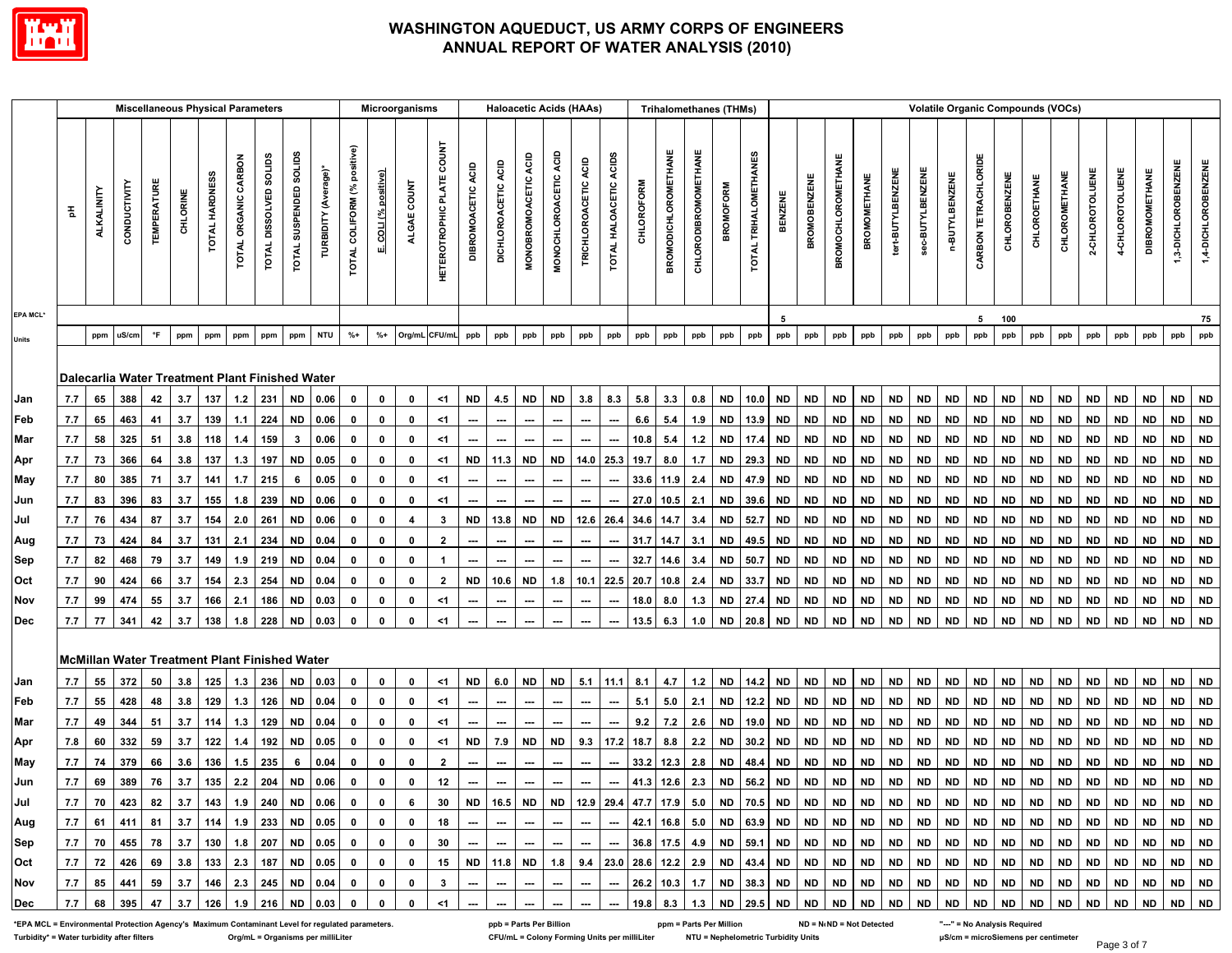

|                                                                                  |                                                                                                                                                          |                                                                                                                                                   |                                                                                                                                                                                                             |                                                                                                                                                          |                                                                                                                                                          |                                                                                                                                                   |                                                                                                                                                          |                                                                                                                                                          |                                                                                                                                                          |                                                                                                                                                          |                                                                                                                                                   |                                                                                                                                                          |                                                                                                                                                   |                                                                                                                                                          |                                                                                                                                                          |                                                                                                                                                          |                                                                                                                                                   |                                                                                                                                                          | <b>Volatile Organic Compounds (VOCs)</b>                                                                                                                 |                                                                                                                                                          |                                                                                                                                                                     |                                                                                                                                                          |                                                                                                                                                          |                                                                                                                                                          |                                                                                                                                                         |                                                                                                                                                          |                                                                                                                                                          |                                                                                                                                                          |                                                                                                                                                          |                                                                                                                                                          |                                                                                                                                                          |                                                                                                                                                          |                                                                                                                                                          |                                                                                                                                                          |                                                                                                                                                          |                                                                                                                                                   |                                                                                                                                             |                                                                                                          | Oxygenates                                                                                               |                                                                                 |                                                                                                                                                    |                                                                                                  |
|----------------------------------------------------------------------------------|----------------------------------------------------------------------------------------------------------------------------------------------------------|---------------------------------------------------------------------------------------------------------------------------------------------------|-------------------------------------------------------------------------------------------------------------------------------------------------------------------------------------------------------------|----------------------------------------------------------------------------------------------------------------------------------------------------------|----------------------------------------------------------------------------------------------------------------------------------------------------------|---------------------------------------------------------------------------------------------------------------------------------------------------|----------------------------------------------------------------------------------------------------------------------------------------------------------|----------------------------------------------------------------------------------------------------------------------------------------------------------|----------------------------------------------------------------------------------------------------------------------------------------------------------|----------------------------------------------------------------------------------------------------------------------------------------------------------|---------------------------------------------------------------------------------------------------------------------------------------------------|----------------------------------------------------------------------------------------------------------------------------------------------------------|---------------------------------------------------------------------------------------------------------------------------------------------------|----------------------------------------------------------------------------------------------------------------------------------------------------------|----------------------------------------------------------------------------------------------------------------------------------------------------------|----------------------------------------------------------------------------------------------------------------------------------------------------------|---------------------------------------------------------------------------------------------------------------------------------------------------|----------------------------------------------------------------------------------------------------------------------------------------------------------|----------------------------------------------------------------------------------------------------------------------------------------------------------|----------------------------------------------------------------------------------------------------------------------------------------------------------|---------------------------------------------------------------------------------------------------------------------------------------------------------------------|----------------------------------------------------------------------------------------------------------------------------------------------------------|----------------------------------------------------------------------------------------------------------------------------------------------------------|----------------------------------------------------------------------------------------------------------------------------------------------------------|---------------------------------------------------------------------------------------------------------------------------------------------------------|----------------------------------------------------------------------------------------------------------------------------------------------------------|----------------------------------------------------------------------------------------------------------------------------------------------------------|----------------------------------------------------------------------------------------------------------------------------------------------------------|----------------------------------------------------------------------------------------------------------------------------------------------------------|----------------------------------------------------------------------------------------------------------------------------------------------------------|----------------------------------------------------------------------------------------------------------------------------------------------------------|----------------------------------------------------------------------------------------------------------------------------------------------------------|----------------------------------------------------------------------------------------------------------------------------------------------------------|----------------------------------------------------------------------------------------------------------------------------------------------------------|----------------------------------------------------------------------------------------------------------------------------------------------------------|---------------------------------------------------------------------------------------------------------------------------------------------------|---------------------------------------------------------------------------------------------------------------------------------------------|----------------------------------------------------------------------------------------------------------|----------------------------------------------------------------------------------------------------------|---------------------------------------------------------------------------------|----------------------------------------------------------------------------------------------------------------------------------------------------|--------------------------------------------------------------------------------------------------|
|                                                                                  | 1,2-DICHLOROBENZENE                                                                                                                                      | <b>DICHLORODIFLUOROMETHANE</b>                                                                                                                    | 1,1-DICHLOROETHANE                                                                                                                                                                                          | 1,2-DICHLOROETHANE                                                                                                                                       | trans-1,2-DICHLOROETHYLENE                                                                                                                               | cis-1,2-DICHLOROETHYLENE                                                                                                                          | 1,1-DICHLOROETHYLENE                                                                                                                                     | 1,3-DICHLOROPROPANE                                                                                                                                      | 2,2-DICHLOROPROPANE                                                                                                                                      | 1,2-DICHLOROPROPANE                                                                                                                                      | trans-1,3-DICHLOROPROPENE                                                                                                                         | cis-1,3-DICHLOROPROPENE                                                                                                                                  | 1,1-DICHLOROPROPENE                                                                                                                               | ETHYLBENZENE                                                                                                                                             | <b>HEXACHLOROBUTADIENE</b>                                                                                                                               | <b>ISOPROPYLBENZENE</b>                                                                                                                                  | 4-ISOPROPYLTOLUENE                                                                                                                                | <b>METHYLENE CHLORIDE</b>                                                                                                                                | NAPHTHALENE                                                                                                                                              | n-PROPYLBENZENE                                                                                                                                          | <b>STYRENE</b>                                                                                                                                                      | 1,1,1,2-TETRACHLOROETHANE                                                                                                                                | 1,1,2,2-TETRACHLOROETHANE                                                                                                                                | <b>TETRACHLOROETHYLENE</b>                                                                                                                               | TOLUENE                                                                                                                                                 | 1,2,3-TRICHLOROBENZENE                                                                                                                                   | 1,2,4-TRICHLOROBENZENE                                                                                                                                   | 1,1,1-TRICHLOROETHANE                                                                                                                                    | 1,1,2-TRICHLOROETHANE                                                                                                                                    | <b>TRICHLOROETHYLENE</b>                                                                                                                                 | <b>TRICHLOROFLUOROMETHANE</b>                                                                                                                            | 1,2,3-TRICHLOROPROPANE                                                                                                                                   | 1,2,4-TRIMETHYLBENZENE                                                                                                                                   | 1,3,5-TRIMETHYLBENZENE                                                                                                                                   | TOTAL XYLENES                                                                                                                                            | VINYL CHLORIDE                                                                                                                                    | 2-BUTANONE (MEK)                                                                                                                            | 4-METHYL-2-PENTANONE (MIBK)                                                                              | DI-ISOPROPYL ETHER                                                                                       | METHYL TERT-BUTYL ETHER (MTBE)                                                  | TERT-AMYL ETHYL ETHER (TAME)                                                                                                                       | TERT-BUTYL ETHYL ETHER (TBEE)                                                                    |
| EPA MCL*                                                                         | 600                                                                                                                                                      |                                                                                                                                                   |                                                                                                                                                                                                             | 5                                                                                                                                                        | 100                                                                                                                                                      | 70                                                                                                                                                | $\overline{7}$                                                                                                                                           |                                                                                                                                                          |                                                                                                                                                          | 5                                                                                                                                                        |                                                                                                                                                   |                                                                                                                                                          |                                                                                                                                                   | 700                                                                                                                                                      |                                                                                                                                                          |                                                                                                                                                          |                                                                                                                                                   | 5                                                                                                                                                        |                                                                                                                                                          |                                                                                                                                                          | 100                                                                                                                                                                 |                                                                                                                                                          |                                                                                                                                                          | 5                                                                                                                                                        | 1000                                                                                                                                                    |                                                                                                                                                          | 70                                                                                                                                                       | 200                                                                                                                                                      | 5                                                                                                                                                        | 5                                                                                                                                                        |                                                                                                                                                          |                                                                                                                                                          |                                                                                                                                                          |                                                                                                                                                          | 10,000                                                                                                                                                   | $\overline{\mathbf{2}}$                                                                                                                           |                                                                                                                                             |                                                                                                          |                                                                                                          |                                                                                 |                                                                                                                                                    |                                                                                                  |
| Units                                                                            | ppb                                                                                                                                                      | ppb                                                                                                                                               | ppb                                                                                                                                                                                                         | ppb                                                                                                                                                      | ppb                                                                                                                                                      | ppb                                                                                                                                               | ppb                                                                                                                                                      | ppb                                                                                                                                                      | ppb                                                                                                                                                      | ppb                                                                                                                                                      | ppb                                                                                                                                               | ppb                                                                                                                                                      | ppb                                                                                                                                               | ppb                                                                                                                                                      | ppb                                                                                                                                                      | ppb                                                                                                                                                      | ppb                                                                                                                                               | ppb                                                                                                                                                      | ppb                                                                                                                                                      | ppb                                                                                                                                                      | ppb                                                                                                                                                                 | ppb                                                                                                                                                      | ppb                                                                                                                                                      | ppb                                                                                                                                                      | ppb                                                                                                                                                     | ppb                                                                                                                                                      | ppb                                                                                                                                                      | ppb                                                                                                                                                      | ppb                                                                                                                                                      | ppb                                                                                                                                                      | ppb                                                                                                                                                      | ppb                                                                                                                                                      | ppb                                                                                                                                                      | ppb                                                                                                                                                      | ppb                                                                                                                                                      | ppb                                                                                                                                               | ppb                                                                                                                                         | ppb                                                                                                      | ppb                                                                                                      | ppb                                                                             | ppb                                                                                                                                                | ppb                                                                                              |
| Jan<br>Feb<br>Mar<br>Apr<br>May<br>Jun<br>Jul<br>Aug<br>Sep<br>Oct<br>Nov<br>Dec | <b>ND</b><br><b>ND</b><br><b>ND</b><br><b>ND</b><br><b>ND</b><br><b>ND</b><br><b>ND</b><br><b>ND</b><br><b>ND</b><br><b>ND</b><br><b>ND</b><br><b>ND</b> | <b>ND</b><br><b>ND</b><br><b>ND</b><br><b>ND</b><br>ND<br><b>ND</b><br><b>ND</b><br><b>ND</b><br><b>ND</b><br><b>ND</b><br><b>ND</b><br><b>ND</b> | Dalecarlia Water Treatment Plant Finished Water<br><b>ND</b><br><b>ND</b><br><b>ND</b><br><b>ND</b><br><b>ND</b><br><b>ND</b><br><b>ND</b><br><b>ND</b><br><b>ND</b><br><b>ND</b><br><b>ND</b><br><b>ND</b> | <b>ND</b><br><b>ND</b><br><b>ND</b><br><b>ND</b><br><b>ND</b><br><b>ND</b><br><b>ND</b><br><b>ND</b><br><b>ND</b><br><b>ND</b><br><b>ND</b><br><b>ND</b> | <b>ND</b><br><b>ND</b><br><b>ND</b><br><b>ND</b><br><b>ND</b><br><b>ND</b><br><b>ND</b><br><b>ND</b><br><b>ND</b><br><b>ND</b><br><b>ND</b><br><b>ND</b> | <b>ND</b><br><b>ND</b><br><b>ND</b><br>ND<br><b>ND</b><br><b>ND</b><br><b>ND</b><br><b>ND</b><br><b>ND</b><br><b>ND</b><br><b>ND</b><br><b>ND</b> | <b>ND</b><br><b>ND</b><br><b>ND</b><br><b>ND</b><br><b>ND</b><br><b>ND</b><br><b>ND</b><br><b>ND</b><br><b>ND</b><br><b>ND</b><br><b>ND</b><br><b>ND</b> | <b>ND</b><br><b>ND</b><br><b>ND</b><br><b>ND</b><br><b>ND</b><br><b>ND</b><br><b>ND</b><br><b>ND</b><br><b>ND</b><br><b>ND</b><br><b>ND</b><br><b>ND</b> | <b>ND</b><br><b>ND</b><br><b>ND</b><br><b>ND</b><br><b>ND</b><br><b>ND</b><br><b>ND</b><br><b>ND</b><br><b>ND</b><br><b>ND</b><br><b>ND</b><br><b>ND</b> | <b>ND</b><br><b>ND</b><br><b>ND</b><br><b>ND</b><br><b>ND</b><br><b>ND</b><br><b>ND</b><br><b>ND</b><br><b>ND</b><br><b>ND</b><br><b>ND</b><br><b>ND</b> | <b>ND</b><br><b>ND</b><br><b>ND</b><br>ND<br><b>ND</b><br><b>ND</b><br><b>ND</b><br><b>ND</b><br><b>ND</b><br><b>ND</b><br><b>ND</b><br><b>ND</b> | <b>ND</b><br><b>ND</b><br><b>ND</b><br><b>ND</b><br><b>ND</b><br><b>ND</b><br><b>ND</b><br><b>ND</b><br><b>ND</b><br><b>ND</b><br><b>ND</b><br><b>ND</b> | <b>ND</b><br><b>ND</b><br><b>ND</b><br>ND<br><b>ND</b><br><b>ND</b><br><b>ND</b><br><b>ND</b><br><b>ND</b><br><b>ND</b><br><b>ND</b><br><b>ND</b> | <b>ND</b><br><b>ND</b><br><b>ND</b><br><b>ND</b><br><b>ND</b><br><b>ND</b><br><b>ND</b><br><b>ND</b><br><b>ND</b><br><b>ND</b><br><b>ND</b><br><b>ND</b> | <b>ND</b><br><b>ND</b><br><b>ND</b><br><b>ND</b><br><b>ND</b><br><b>ND</b><br><b>ND</b><br><b>ND</b><br><b>ND</b><br><b>ND</b><br><b>ND</b><br><b>ND</b> | <b>ND</b><br><b>ND</b><br><b>ND</b><br><b>ND</b><br><b>ND</b><br><b>ND</b><br><b>ND</b><br><b>ND</b><br><b>ND</b><br><b>ND</b><br><b>ND</b><br><b>ND</b> | <b>ND</b><br><b>ND</b><br><b>ND</b><br><b>ND</b><br>ND<br><b>ND</b><br><b>ND</b><br><b>ND</b><br><b>ND</b><br><b>ND</b><br><b>ND</b><br><b>ND</b> | <b>ND</b><br><b>ND</b><br><b>ND</b><br><b>ND</b><br><b>ND</b><br><b>ND</b><br><b>ND</b><br><b>ND</b><br><b>ND</b><br><b>ND</b><br><b>ND</b><br><b>ND</b> | <b>ND</b><br><b>ND</b><br><b>ND</b><br><b>ND</b><br><b>ND</b><br><b>ND</b><br><b>ND</b><br><b>ND</b><br><b>ND</b><br><b>ND</b><br><b>ND</b><br><b>ND</b> | <b>ND</b><br><b>ND</b><br><b>ND</b><br><b>ND</b><br><b>ND</b><br><b>ND</b><br><b>ND</b><br><b>ND</b><br><b>ND</b><br><b>ND</b><br><b>ND</b><br><b>ND</b> | <b>ND</b><br><b>ND</b><br><b>ND</b><br><b>ND</b><br>$\mathsf{ND}$<br><b>ND</b><br><b>ND</b><br><b>ND</b><br><b>ND</b><br>$\mathsf{ND}$<br>$\mathsf{ND}$<br>$\sf ND$ | <b>ND</b><br><b>ND</b><br><b>ND</b><br><b>ND</b><br><b>ND</b><br><b>ND</b><br><b>ND</b><br><b>ND</b><br><b>ND</b><br><b>ND</b><br><b>ND</b><br><b>ND</b> | <b>ND</b><br><b>ND</b><br><b>ND</b><br><b>ND</b><br><b>ND</b><br><b>ND</b><br><b>ND</b><br><b>ND</b><br><b>ND</b><br><b>ND</b><br><b>ND</b><br><b>ND</b> | <b>ND</b><br><b>ND</b><br><b>ND</b><br><b>ND</b><br><b>ND</b><br><b>ND</b><br><b>ND</b><br><b>ND</b><br><b>ND</b><br><b>ND</b><br><b>ND</b><br><b>ND</b> | $\sf ND$<br><b>ND</b><br><b>ND</b><br><b>ND</b><br><b>ND</b><br><b>ND</b><br><b>ND</b><br><b>ND</b><br><b>ND</b><br><b>ND</b><br><b>ND</b><br><b>ND</b> | <b>ND</b><br><b>ND</b><br><b>ND</b><br><b>ND</b><br><b>ND</b><br><b>ND</b><br><b>ND</b><br><b>ND</b><br><b>ND</b><br><b>ND</b><br><b>ND</b><br><b>ND</b> | <b>ND</b><br><b>ND</b><br><b>ND</b><br><b>ND</b><br><b>ND</b><br><b>ND</b><br><b>ND</b><br><b>ND</b><br><b>ND</b><br><b>ND</b><br><b>ND</b><br><b>ND</b> | <b>ND</b><br><b>ND</b><br><b>ND</b><br><b>ND</b><br><b>ND</b><br><b>ND</b><br><b>ND</b><br><b>ND</b><br><b>ND</b><br><b>ND</b><br><b>ND</b><br><b>ND</b> | <b>ND</b><br><b>ND</b><br><b>ND</b><br><b>ND</b><br><b>ND</b><br><b>ND</b><br><b>ND</b><br><b>ND</b><br><b>ND</b><br><b>ND</b><br><b>ND</b><br><b>ND</b> | <b>ND</b><br><b>ND</b><br><b>ND</b><br><b>ND</b><br><b>ND</b><br><b>ND</b><br><b>ND</b><br><b>ND</b><br><b>ND</b><br><b>ND</b><br><b>ND</b><br><b>ND</b> | <b>ND</b><br><b>ND</b><br><b>ND</b><br><b>ND</b><br><b>ND</b><br><b>ND</b><br><b>ND</b><br><b>ND</b><br><b>ND</b><br><b>ND</b><br><b>ND</b><br><b>ND</b> | <b>ND</b><br><b>ND</b><br><b>ND</b><br><b>ND</b><br><b>ND</b><br><b>ND</b><br><b>ND</b><br><b>ND</b><br><b>ND</b><br><b>ND</b><br><b>ND</b><br><b>ND</b> | <b>ND</b><br><b>ND</b><br><b>ND</b><br><b>ND</b><br><b>ND</b><br><b>ND</b><br><b>ND</b><br><b>ND</b><br><b>ND</b><br><b>ND</b><br><b>ND</b><br><b>ND</b> | <b>ND</b><br><b>ND</b><br><b>ND</b><br><b>ND</b><br><b>ND</b><br><b>ND</b><br><b>ND</b><br><b>ND</b><br><b>ND</b><br><b>ND</b><br><b>ND</b><br><b>ND</b> | <b>ND</b><br><b>ND</b><br><b>ND</b><br><b>ND</b><br><b>ND</b><br><b>ND</b><br><b>ND</b><br><b>ND</b><br><b>ND</b><br><b>ND</b><br><b>ND</b><br><b>ND</b> | <b>ND</b><br><b>ND</b><br><b>ND</b><br>ND<br><b>ND</b><br><b>ND</b><br><b>ND</b><br><b>ND</b><br><b>ND</b><br><b>ND</b><br><b>ND</b><br><b>ND</b> | <b>ND</b><br>$\overline{\phantom{a}}$<br><b>ND</b><br>---<br>---<br><b>ND</b><br>$\overline{\phantom{a}}$<br>---<br><b>ND</b><br>---<br>--- | <b>ND</b><br>---<br>---<br><b>ND</b><br>---<br>---<br><b>ND</b><br>---<br>---<br><b>ND</b><br>---<br>--- | <b>ND</b><br>---<br>---<br><b>ND</b><br>---<br>---<br><b>ND</b><br>---<br>---<br><b>ND</b><br>---<br>--- | <b>ND</b><br><br><b>ND</b><br>…<br><b>ND</b><br><br>---<br><b>ND</b><br>---<br> | <b>ND</b><br>---<br>---<br><b>ND</b><br>---<br>$\overline{\phantom{a}}$<br><b>ND</b><br>---<br>$\overline{\phantom{a}}$<br><b>ND</b><br>---<br>--- | <b>ND</b><br><br>---<br><b>ND</b><br>---<br><br><b>ND</b><br>---<br>…<br><b>ND</b><br>---<br>--- |
|                                                                                  | <b>ND</b>                                                                                                                                                | <b>ND</b>                                                                                                                                         | <b>McMillan Water Treatment Plant Finished Water</b><br><b>ND</b>                                                                                                                                           | <b>ND</b>                                                                                                                                                | <b>ND</b>                                                                                                                                                | <b>ND</b>                                                                                                                                         | <b>ND</b>                                                                                                                                                | <b>ND</b>                                                                                                                                                | <b>ND</b>                                                                                                                                                | <b>ND</b>                                                                                                                                                | <b>ND</b>                                                                                                                                         | <b>ND</b>                                                                                                                                                | <b>ND</b>                                                                                                                                         | <b>ND</b>                                                                                                                                                | <b>ND</b>                                                                                                                                                | <b>ND</b>                                                                                                                                                | <b>ND</b>                                                                                                                                         | <b>ND</b>                                                                                                                                                | <b>ND</b>                                                                                                                                                | <b>ND</b>                                                                                                                                                | <b>ND</b>                                                                                                                                                           | <b>ND</b>                                                                                                                                                | <b>ND</b>                                                                                                                                                | <b>ND</b>                                                                                                                                                | <b>ND</b>                                                                                                                                               | <b>ND</b>                                                                                                                                                | <b>ND</b>                                                                                                                                                | <b>ND</b>                                                                                                                                                | <b>ND</b>                                                                                                                                                | <b>ND</b>                                                                                                                                                | <b>ND</b>                                                                                                                                                | <b>ND</b>                                                                                                                                                | <b>ND</b>                                                                                                                                                | <b>ND</b>                                                                                                                                                | <b>ND</b>                                                                                                                                                | <b>ND</b>                                                                                                                                         | <b>ND</b>                                                                                                                                   | <b>ND</b>                                                                                                | <b>ND</b>                                                                                                | <b>ND</b>                                                                       | <b>ND</b>                                                                                                                                          | <b>ND</b>                                                                                        |
| Jan<br>Feb                                                                       | <b>ND</b>                                                                                                                                                | <b>ND</b>                                                                                                                                         | <b>ND</b>                                                                                                                                                                                                   | <b>ND</b>                                                                                                                                                | <b>ND</b>                                                                                                                                                | <b>ND</b>                                                                                                                                         | <b>ND</b>                                                                                                                                                | <b>ND</b>                                                                                                                                                | <b>ND</b>                                                                                                                                                | <b>ND</b>                                                                                                                                                | <b>ND</b>                                                                                                                                         | <b>ND</b>                                                                                                                                                | <b>ND</b>                                                                                                                                         | <b>ND</b>                                                                                                                                                | <b>ND</b>                                                                                                                                                | <b>ND</b>                                                                                                                                                | <b>ND</b>                                                                                                                                         | <b>ND</b>                                                                                                                                                | <b>ND</b>                                                                                                                                                | <b>ND</b>                                                                                                                                                | <b>ND</b>                                                                                                                                                           | <b>ND</b>                                                                                                                                                | <b>ND</b>                                                                                                                                                | <b>ND</b>                                                                                                                                                | <b>ND</b>                                                                                                                                               | <b>ND</b>                                                                                                                                                | <b>ND</b>                                                                                                                                                | <b>ND</b>                                                                                                                                                | <b>ND</b>                                                                                                                                                | <b>ND</b>                                                                                                                                                | <b>ND</b>                                                                                                                                                | <b>ND</b>                                                                                                                                                | <b>ND</b>                                                                                                                                                | <b>ND</b>                                                                                                                                                | <b>ND</b>                                                                                                                                                | <b>ND</b>                                                                                                                                         | $\overline{\phantom{a}}$                                                                                                                    | ---                                                                                                      | $\overline{\phantom{a}}$                                                                                 | $\overline{\phantom{a}}$                                                        | $\overline{\phantom{a}}$                                                                                                                           | ---                                                                                              |
| Mar                                                                              | <b>ND</b>                                                                                                                                                | <b>ND</b>                                                                                                                                         | <b>ND</b>                                                                                                                                                                                                   | <b>ND</b>                                                                                                                                                | <b>ND</b>                                                                                                                                                | <b>ND</b>                                                                                                                                         | <b>ND</b>                                                                                                                                                | <b>ND</b>                                                                                                                                                | <b>ND</b>                                                                                                                                                | <b>ND</b>                                                                                                                                                | <b>ND</b>                                                                                                                                         | <b>ND</b>                                                                                                                                                | <b>ND</b>                                                                                                                                         | <b>ND</b>                                                                                                                                                | <b>ND</b>                                                                                                                                                | <b>ND</b>                                                                                                                                                | <b>ND</b>                                                                                                                                         | <b>ND</b>                                                                                                                                                | <b>ND</b>                                                                                                                                                | <b>ND</b>                                                                                                                                                | <b>ND</b>                                                                                                                                                           | <b>ND</b>                                                                                                                                                | <b>ND</b>                                                                                                                                                | <b>ND</b>                                                                                                                                                | <b>ND</b>                                                                                                                                               | <b>ND</b>                                                                                                                                                | <b>ND</b>                                                                                                                                                | <b>ND</b>                                                                                                                                                | <b>ND</b>                                                                                                                                                | <b>ND</b>                                                                                                                                                | <b>ND</b>                                                                                                                                                | <b>ND</b>                                                                                                                                                | <b>ND</b>                                                                                                                                                | <b>ND</b>                                                                                                                                                | <b>ND</b>                                                                                                                                                | <b>ND</b>                                                                                                                                         | ---                                                                                                                                         | ---                                                                                                      | ---                                                                                                      | ---                                                                             | ---                                                                                                                                                | ---                                                                                              |
| Apr                                                                              | <b>ND</b>                                                                                                                                                | <b>ND</b>                                                                                                                                         | <b>ND</b>                                                                                                                                                                                                   | <b>ND</b>                                                                                                                                                | <b>ND</b>                                                                                                                                                | <b>ND</b>                                                                                                                                         | <b>ND</b>                                                                                                                                                | <b>ND</b>                                                                                                                                                | <b>ND</b>                                                                                                                                                | <b>ND</b>                                                                                                                                                | ND                                                                                                                                                | <b>ND</b>                                                                                                                                                | <b>ND</b>                                                                                                                                         | <b>ND</b>                                                                                                                                                | <b>ND</b>                                                                                                                                                | <b>ND</b>                                                                                                                                                | <b>ND</b>                                                                                                                                         | <b>ND</b>                                                                                                                                                | <b>ND</b>                                                                                                                                                | <b>ND</b>                                                                                                                                                | <b>ND</b>                                                                                                                                                           | <b>ND</b>                                                                                                                                                | <b>ND</b>                                                                                                                                                | <b>ND</b>                                                                                                                                                | <b>ND</b>                                                                                                                                               | <b>ND</b>                                                                                                                                                | <b>ND</b>                                                                                                                                                | <b>ND</b>                                                                                                                                                | <b>ND</b>                                                                                                                                                | <b>ND</b>                                                                                                                                                | <b>ND</b>                                                                                                                                                | <b>ND</b>                                                                                                                                                | <b>ND</b>                                                                                                                                                | <b>ND</b>                                                                                                                                                | <b>ND</b>                                                                                                                                                | ND                                                                                                                                                | <b>ND</b>                                                                                                                                   | <b>ND</b>                                                                                                | <b>ND</b>                                                                                                | <b>ND</b>                                                                       | <b>ND</b>                                                                                                                                          | <b>ND</b>                                                                                        |
| May                                                                              | <b>ND</b>                                                                                                                                                | ND                                                                                                                                                | <b>ND</b>                                                                                                                                                                                                   | <b>ND</b>                                                                                                                                                | <b>ND</b>                                                                                                                                                | <b>ND</b>                                                                                                                                         | <b>ND</b>                                                                                                                                                | <b>ND</b>                                                                                                                                                | <b>ND</b>                                                                                                                                                | <b>ND</b>                                                                                                                                                | ND                                                                                                                                                | <b>ND</b>                                                                                                                                                | ND                                                                                                                                                | <b>ND</b>                                                                                                                                                | <b>ND</b>                                                                                                                                                | <b>ND</b>                                                                                                                                                | <b>ND</b>                                                                                                                                         | <b>ND</b>                                                                                                                                                | <b>ND</b>                                                                                                                                                | <b>ND</b>                                                                                                                                                | <b>ND</b>                                                                                                                                                           | <b>ND</b>                                                                                                                                                | <b>ND</b>                                                                                                                                                | <b>ND</b>                                                                                                                                                | <b>ND</b>                                                                                                                                               | <b>ND</b>                                                                                                                                                | <b>ND</b>                                                                                                                                                | <b>ND</b>                                                                                                                                                | <b>ND</b>                                                                                                                                                | <b>ND</b>                                                                                                                                                | <b>ND</b>                                                                                                                                                | <b>ND</b>                                                                                                                                                | <b>ND</b>                                                                                                                                                | <b>ND</b>                                                                                                                                                | <b>ND</b>                                                                                                                                                | <b>ND</b>                                                                                                                                         | $\overline{\phantom{a}}$                                                                                                                    | ---                                                                                                      | ---                                                                                                      |                                                                                 | ---                                                                                                                                                | …                                                                                                |
| Jun                                                                              | <b>ND</b>                                                                                                                                                | <b>ND</b>                                                                                                                                         | <b>ND</b>                                                                                                                                                                                                   | <b>ND</b>                                                                                                                                                | <b>ND</b>                                                                                                                                                | <b>ND</b>                                                                                                                                         | <b>ND</b>                                                                                                                                                | <b>ND</b>                                                                                                                                                | <b>ND</b>                                                                                                                                                | <b>ND</b>                                                                                                                                                | <b>ND</b>                                                                                                                                         | <b>ND</b>                                                                                                                                                | <b>ND</b>                                                                                                                                         | <b>ND</b>                                                                                                                                                | <b>ND</b>                                                                                                                                                | <b>ND</b>                                                                                                                                                | <b>ND</b>                                                                                                                                         | <b>ND</b>                                                                                                                                                | <b>ND</b>                                                                                                                                                | <b>ND</b>                                                                                                                                                | <b>ND</b>                                                                                                                                                           | <b>ND</b>                                                                                                                                                | <b>ND</b>                                                                                                                                                | <b>ND</b>                                                                                                                                                | <b>ND</b>                                                                                                                                               | <b>ND</b>                                                                                                                                                | <b>ND</b>                                                                                                                                                | <b>ND</b>                                                                                                                                                | <b>ND</b>                                                                                                                                                | <b>ND</b>                                                                                                                                                | <b>ND</b>                                                                                                                                                | <b>ND</b>                                                                                                                                                | <b>ND</b>                                                                                                                                                | <b>ND</b>                                                                                                                                                | <b>ND</b>                                                                                                                                                | <b>ND</b>                                                                                                                                         |                                                                                                                                             | ---                                                                                                      |                                                                                                          |                                                                                 | ---                                                                                                                                                | ---                                                                                              |
| Jul                                                                              | <b>ND</b>                                                                                                                                                | <b>ND</b>                                                                                                                                         | <b>ND</b>                                                                                                                                                                                                   | <b>ND</b>                                                                                                                                                | <b>ND</b>                                                                                                                                                | <b>ND</b>                                                                                                                                         | <b>ND</b>                                                                                                                                                | <b>ND</b>                                                                                                                                                | <b>ND</b>                                                                                                                                                | <b>ND</b>                                                                                                                                                | <b>ND</b>                                                                                                                                         | <b>ND</b>                                                                                                                                                | <b>ND</b>                                                                                                                                         | <b>ND</b>                                                                                                                                                | <b>ND</b>                                                                                                                                                | <b>ND</b>                                                                                                                                                | <b>ND</b>                                                                                                                                         | <b>ND</b>                                                                                                                                                | <b>ND</b>                                                                                                                                                | <b>ND</b>                                                                                                                                                | <b>ND</b>                                                                                                                                                           | <b>ND</b>                                                                                                                                                | <b>ND</b>                                                                                                                                                | <b>ND</b>                                                                                                                                                | <b>ND</b>                                                                                                                                               | <b>ND</b>                                                                                                                                                | <b>ND</b>                                                                                                                                                | <b>ND</b>                                                                                                                                                | <b>ND</b>                                                                                                                                                | <b>ND</b>                                                                                                                                                | <b>ND</b>                                                                                                                                                | <b>ND</b>                                                                                                                                                | <b>ND</b>                                                                                                                                                | <b>ND</b>                                                                                                                                                | <b>ND</b>                                                                                                                                                | <b>ND</b>                                                                                                                                         | <b>ND</b>                                                                                                                                   | <b>ND</b>                                                                                                | <b>ND</b>                                                                                                | <b>ND</b>                                                                       | <b>ND</b>                                                                                                                                          | <b>ND</b>                                                                                        |
| Aug                                                                              | <b>ND</b>                                                                                                                                                | <b>ND</b>                                                                                                                                         | <b>ND</b>                                                                                                                                                                                                   | <b>ND</b>                                                                                                                                                | <b>ND</b>                                                                                                                                                | <b>ND</b>                                                                                                                                         | <b>ND</b>                                                                                                                                                | <b>ND</b>                                                                                                                                                | <b>ND</b>                                                                                                                                                | <b>ND</b>                                                                                                                                                | <b>ND</b>                                                                                                                                         | <b>ND</b>                                                                                                                                                | <b>ND</b>                                                                                                                                         | <b>ND</b>                                                                                                                                                | <b>ND</b>                                                                                                                                                | <b>ND</b>                                                                                                                                                | <b>ND</b>                                                                                                                                         | <b>ND</b>                                                                                                                                                | <b>ND</b>                                                                                                                                                | <b>ND</b>                                                                                                                                                | $\mathsf{ND}$                                                                                                                                                       | <b>ND</b>                                                                                                                                                | <b>ND</b>                                                                                                                                                | <b>ND</b>                                                                                                                                                | <b>ND</b>                                                                                                                                               | <b>ND</b>                                                                                                                                                | <b>ND</b>                                                                                                                                                | <b>ND</b>                                                                                                                                                | <b>ND</b>                                                                                                                                                | <b>ND</b>                                                                                                                                                | <b>ND</b>                                                                                                                                                | <b>ND</b>                                                                                                                                                | <b>ND</b>                                                                                                                                                | <b>ND</b>                                                                                                                                                | <b>ND</b>                                                                                                                                                | <b>ND</b>                                                                                                                                         | $\overline{\phantom{a}}$                                                                                                                    | ---                                                                                                      | ---                                                                                                      | $\overline{\phantom{a}}$                                                        | ---                                                                                                                                                | $\overline{\phantom{a}}$                                                                         |
| Sep                                                                              | <b>ND</b>                                                                                                                                                | <b>ND</b>                                                                                                                                         | <b>ND</b>                                                                                                                                                                                                   | <b>ND</b>                                                                                                                                                | <b>ND</b>                                                                                                                                                | <b>ND</b>                                                                                                                                         | <b>ND</b>                                                                                                                                                | <b>ND</b>                                                                                                                                                | <b>ND</b>                                                                                                                                                | <b>ND</b>                                                                                                                                                | <b>ND</b>                                                                                                                                         | <b>ND</b>                                                                                                                                                | <b>ND</b>                                                                                                                                         | <b>ND</b>                                                                                                                                                | <b>ND</b>                                                                                                                                                | <b>ND</b>                                                                                                                                                | <b>ND</b>                                                                                                                                         | <b>ND</b>                                                                                                                                                | <b>ND</b>                                                                                                                                                | <b>ND</b>                                                                                                                                                | <b>ND</b>                                                                                                                                                           | <b>ND</b>                                                                                                                                                | <b>ND</b>                                                                                                                                                | <b>ND</b>                                                                                                                                                | <b>ND</b>                                                                                                                                               | <b>ND</b>                                                                                                                                                | <b>ND</b>                                                                                                                                                | <b>ND</b>                                                                                                                                                | <b>ND</b>                                                                                                                                                | <b>ND</b>                                                                                                                                                | <b>ND</b>                                                                                                                                                | <b>ND</b>                                                                                                                                                | <b>ND</b>                                                                                                                                                | <b>ND</b>                                                                                                                                                | <b>ND</b>                                                                                                                                                | <b>ND</b>                                                                                                                                         | $\hspace{0.05cm} \cdots$                                                                                                                    | ---                                                                                                      | ---                                                                                                      | ---                                                                             | ---                                                                                                                                                | ---                                                                                              |
| Oct                                                                              | <b>ND</b>                                                                                                                                                | <b>ND</b>                                                                                                                                         | <b>ND</b>                                                                                                                                                                                                   | <b>ND</b>                                                                                                                                                | <b>ND</b>                                                                                                                                                | <b>ND</b>                                                                                                                                         | <b>ND</b>                                                                                                                                                | <b>ND</b>                                                                                                                                                | <b>ND</b>                                                                                                                                                | <b>ND</b>                                                                                                                                                | <b>ND</b>                                                                                                                                         | <b>ND</b>                                                                                                                                                | <b>ND</b>                                                                                                                                         | <b>ND</b>                                                                                                                                                | <b>ND</b>                                                                                                                                                | <b>ND</b>                                                                                                                                                | <b>ND</b>                                                                                                                                         | <b>ND</b>                                                                                                                                                | <b>ND</b>                                                                                                                                                | <b>ND</b>                                                                                                                                                | $\mathsf{ND}$                                                                                                                                                       | <b>ND</b>                                                                                                                                                | <b>ND</b>                                                                                                                                                | <b>ND</b>                                                                                                                                                | <b>ND</b>                                                                                                                                               | <b>ND</b>                                                                                                                                                | <b>ND</b>                                                                                                                                                | <b>ND</b>                                                                                                                                                | <b>ND</b>                                                                                                                                                | <b>ND</b>                                                                                                                                                | <b>ND</b>                                                                                                                                                | <b>ND</b>                                                                                                                                                | <b>ND</b>                                                                                                                                                | <b>ND</b>                                                                                                                                                | <b>ND</b>                                                                                                                                                | <b>ND</b>                                                                                                                                         | <b>ND</b>                                                                                                                                   | <b>ND</b>                                                                                                | <b>ND</b>                                                                                                | <b>ND</b>                                                                       | <b>ND</b>                                                                                                                                          | <b>ND</b>                                                                                        |
| Nov                                                                              | <b>ND</b>                                                                                                                                                | <b>ND</b>                                                                                                                                         | <b>ND</b>                                                                                                                                                                                                   | <b>ND</b>                                                                                                                                                | <b>ND</b>                                                                                                                                                | <b>ND</b>                                                                                                                                         | <b>ND</b>                                                                                                                                                | <b>ND</b>                                                                                                                                                | <b>ND</b>                                                                                                                                                | <b>ND</b>                                                                                                                                                | <b>ND</b>                                                                                                                                         | <b>ND</b>                                                                                                                                                | <b>ND</b>                                                                                                                                         | <b>ND</b>                                                                                                                                                | <b>ND</b>                                                                                                                                                | $\sf ND$                                                                                                                                                 | <b>ND</b>                                                                                                                                         | <b>ND</b>                                                                                                                                                | <b>ND</b>                                                                                                                                                | <b>ND</b>                                                                                                                                                | <b>ND</b>                                                                                                                                                           | <b>ND</b>                                                                                                                                                | <b>ND</b>                                                                                                                                                | <b>ND</b>                                                                                                                                                | <b>ND</b>                                                                                                                                               | <b>ND</b>                                                                                                                                                | <b>ND</b>                                                                                                                                                | <b>ND</b>                                                                                                                                                | <b>ND</b>                                                                                                                                                | <b>ND</b>                                                                                                                                                | <b>ND</b>                                                                                                                                                | <b>ND</b>                                                                                                                                                | <b>ND</b>                                                                                                                                                | <b>ND</b>                                                                                                                                                | <b>ND</b>                                                                                                                                                | <b>ND</b>                                                                                                                                         | ---                                                                                                                                         | ---                                                                                                      | ---                                                                                                      | ---                                                                             | ---                                                                                                                                                | $\overline{\phantom{a}}$                                                                         |
| Dec                                                                              | <b>ND</b>                                                                                                                                                | <b>ND</b>                                                                                                                                         | <b>ND</b>                                                                                                                                                                                                   | <b>ND</b>                                                                                                                                                | <b>ND</b>                                                                                                                                                | <b>ND</b>                                                                                                                                         | <b>ND</b>                                                                                                                                                | <b>ND</b>                                                                                                                                                | <b>ND</b>                                                                                                                                                | <b>ND</b>                                                                                                                                                | <b>ND</b>                                                                                                                                         | <b>ND</b>                                                                                                                                                | <b>ND</b>                                                                                                                                         | <b>ND</b>                                                                                                                                                | <b>ND</b>                                                                                                                                                | <b>ND</b>                                                                                                                                                | <b>ND</b>                                                                                                                                         | <b>ND</b>                                                                                                                                                | <b>ND</b>                                                                                                                                                | <b>ND</b>                                                                                                                                                | $\mathsf{ND}$                                                                                                                                                       | <b>ND</b>                                                                                                                                                | <b>ND</b>                                                                                                                                                | <b>ND</b>                                                                                                                                                | <b>ND</b>                                                                                                                                               | <b>ND</b>                                                                                                                                                | <b>ND</b>                                                                                                                                                | <b>ND</b>                                                                                                                                                | <b>ND</b>                                                                                                                                                | <b>ND</b>                                                                                                                                                | <b>ND</b>                                                                                                                                                | <b>ND</b>                                                                                                                                                | <b>ND</b>                                                                                                                                                | <b>ND</b>                                                                                                                                                | <b>ND</b>                                                                                                                                                | <b>ND</b>                                                                                                                                         | $\overline{\phantom{a}}$                                                                                                                    | ---                                                                                                      |                                                                                                          | ---                                                                             | $\overline{\phantom{a}}$                                                                                                                           | ---                                                                                              |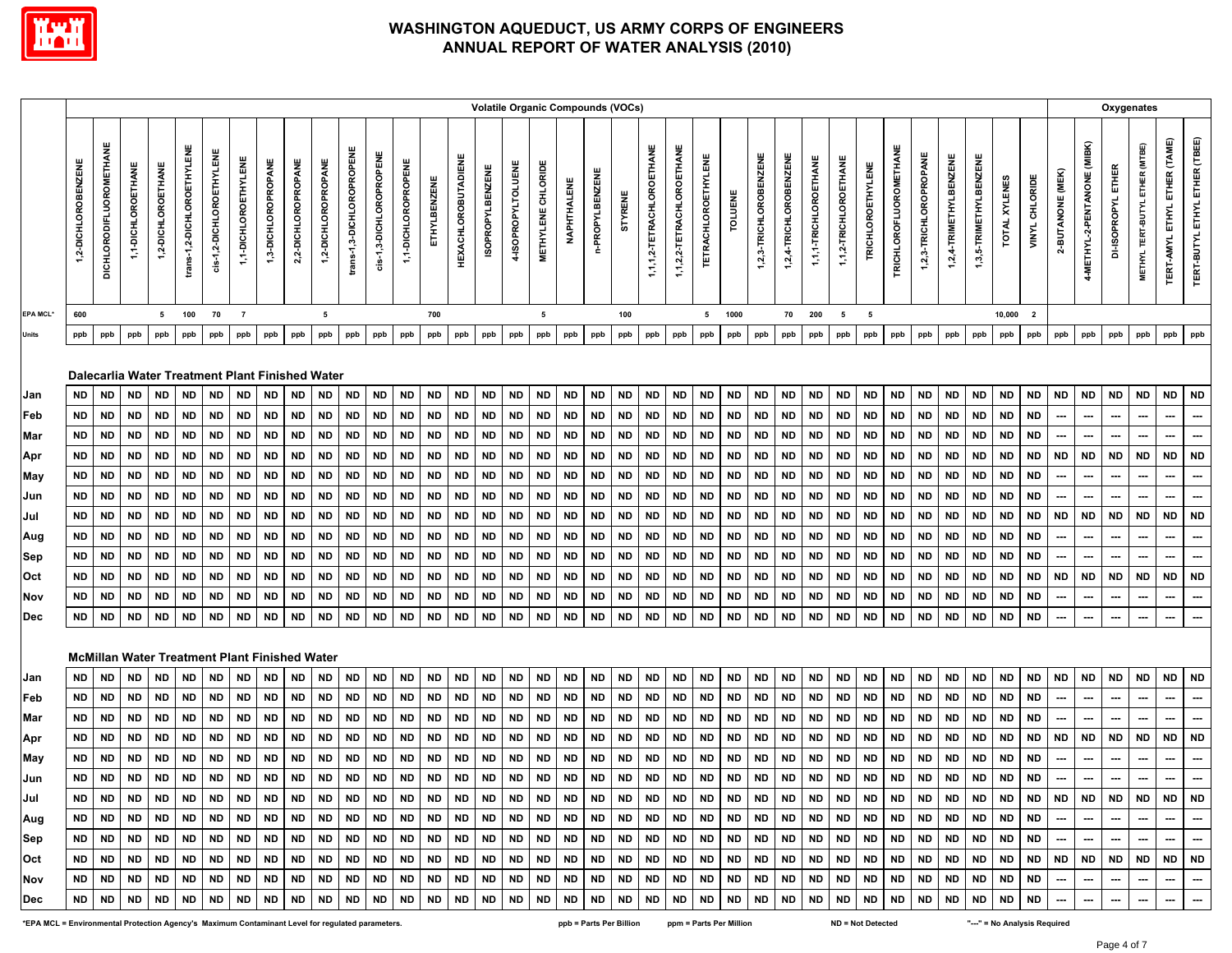

|          |              |                          |                          |                          |                 |                                                                                        |                          |                          |                          |                          |                          |                             |                          |                          |                          |                          |                          |                          |                          |                          |                          |                          |                          |                          | <b>Synthetic Organic Compounds (SOCs)</b> |                          |                                                                     |                          |                          |                          |                          |                          |                          |                          |                          |                          |                          |                          |                          |                          |                          |                          |                          |                          |
|----------|--------------|--------------------------|--------------------------|--------------------------|-----------------|----------------------------------------------------------------------------------------|--------------------------|--------------------------|--------------------------|--------------------------|--------------------------|-----------------------------|--------------------------|--------------------------|--------------------------|--------------------------|--------------------------|--------------------------|--------------------------|--------------------------|--------------------------|--------------------------|--------------------------|--------------------------|-------------------------------------------|--------------------------|---------------------------------------------------------------------|--------------------------|--------------------------|--------------------------|--------------------------|--------------------------|--------------------------|--------------------------|--------------------------|--------------------------|--------------------------|--------------------------|--------------------------|--------------------------|--------------------------|--------------------------|--------------------------|--------------------------|
|          | ACENAPHTHENE | <b>ACENAPHTHYLENE</b>    | ACETOCHLOR               | <b>ACIFLOURFEN</b>       | <b>ALACHLOR</b> | <b>ALDICARB</b>                                                                        | ALDICARB SULFONE         | ALDICARB SULFOXIDE       |                          | ANTHRACENE               | AROCHLOR 1016 (PCBs)     | AROCHLOR 1221 (PCBs)        | AROCHLOR 1232 (PCBs)     | AROCHLOR 1242 (PCBs)     | AROCHLOR 1248 (PCBs)     | AROCHLOR 1254 (PCBs)     | AROCHLOR 1260 (PCBs)     | ATRAZINE                 | BAYGON                   | <b>BENTAZON</b>          | BENZ(a)ANTHRACENE        | BENZO(b)FLUORANTHENE     | BENZO(g,h,l)PERYLENE     | BENZO(a)PYRENE           | BENZO(K)FLUORATHENE                       | alpha-BHC                | beta-BHC                                                            | delta-BHC                | <b>BROMACIL</b>          | <b>BUTACHLOR</b>         | BUTYLBENZYLPHTHALATE     | CAFFEINE                 | CARBARYL                 | CARBOFURAN               | alpha-CHLORDANE          | gamma-CHLORDANE          | CHLORDANE                | CHLORPYRIFOS (DURSBAN)   | <b>CHLOROBENZILATE</b>   | CHLORONEB                | CHLOROTHALONIL           | CHRYSENE                 | $2,4-D$                  | <b>DALAPON</b>           |
| EPA MCL* |              |                          |                          |                          | $\mathbf{2}$    |                                                                                        |                          |                          |                          |                          |                          | 0.5 0.5                     | $0.5\qquad 0.5$          |                          | 0.5                      | 0.5                      | 0.5                      | $\mathbf{3}$             |                          |                          |                          |                          |                          | 0.2                      |                                           |                          |                                                                     |                          |                          |                          |                          |                          |                          | 40                       |                          |                          | $\overline{\mathbf{2}}$  |                          |                          |                          |                          |                          |                          | 70 200                   |
| Units    | ppb          | ppb                      | ppb                      | ppb                      | ppb             | ppb                                                                                    | ppb                      | ppb                      | ppb                      | ppb                      | ppb                      | ppb                         | ppb                      | ppb                      | ppb                      | ppb                      | ppb                      | ppb                      | ppb                      | ppb                      | ppb                      | ppb                      | ppb                      | ppb                      | ppb                                       | ppb                      | ppb                                                                 | ppb                      | ppb                      | ppb                      | ppb                      | ppb                      | ppb                      | ppb                      | ppb                      | ppb                      | ppb                      | ppb                      | ppb                      | ppb                      | ppb                      | ppb                      | ppb                      | ppb                      |
|          |              |                          |                          |                          |                 |                                                                                        |                          |                          |                          |                          |                          |                             |                          |                          |                          |                          |                          |                          |                          |                          |                          |                          |                          |                          |                                           |                          |                                                                     |                          |                          |                          |                          |                          |                          |                          |                          |                          |                          |                          |                          |                          |                          |                          |                          |                          |
|          |              |                          |                          |                          |                 | Dalecarlia Water Treatment Plant Finished Water                                        |                          |                          |                          |                          |                          |                             |                          |                          |                          |                          |                          |                          |                          |                          |                          |                          |                          |                          |                                           |                          |                                                                     |                          |                          |                          |                          |                          |                          |                          |                          |                          |                          |                          |                          |                          |                          |                          |                          |                          |
| Jan      | <b>ND</b>    | <b>ND</b>                | <b>ND</b>                | <b>ND</b>                |                 | ND ND                                                                                  | <b>ND</b>                | <b>ND</b>                | <b>ND</b>                | <b>ND</b>                | <b>ND</b>                | <b>ND</b>                   | <b>ND</b>                | <b>ND</b>                | <b>ND</b>                | <b>ND</b>                | <b>ND</b>                | <b>ND</b>                | ND                       | <b>ND</b>                | <b>ND</b>                | <b>ND</b>                | <b>ND</b>                | <b>ND</b>                | <b>ND</b>                                 | <b>ND</b>                | <b>ND</b>                                                           | <b>ND</b>                | <b>ND</b>                | ND                       | <b>ND</b>                | <b>ND</b>                | ND                       | <b>ND</b>                | <b>ND</b>                | <b>ND</b>                | <b>ND</b>                | <b>ND</b>                | ND ND                    |                          | <b>ND</b>                | <b>ND</b>                | <b>ND</b>                | <b>ND</b>                |
| Feb      |              | ---                      | ---                      |                          | ---             | ---                                                                                    | ---                      | ---                      | ---                      | ---                      | $\hspace{0.05cm} \cdots$ | ⊷-                          | $\overline{\phantom{a}}$ | ---                      | ---                      | ---                      | ---                      | ---                      | ---                      | ---                      | ---                      | $\overline{\phantom{a}}$ | ---                      | ---                      | ---                                       | ---                      |                                                                     | ---                      | ---                      | ---                      | $\hspace{0.05cm} \ldots$ | $\hspace{0.05cm}$        | ---                      | $\overline{\phantom{a}}$ | ---                      | ---                      | ---                      |                          | ---                      | ---                      | ---                      | ---                      | $\overline{\phantom{a}}$ | ---                      |
| Mar      |              | ---                      | ---                      | ---                      | ---             | ---                                                                                    | ---                      | ---                      | ---                      | ---                      | ---                      | ⊷-                          | $\hspace{0.05cm} \ldots$ | ---                      | ---                      | ---                      |                          | ---                      | ---                      | ---                      | ---                      | ---                      | ---                      | $\hspace{0.05cm} \ldots$ | $\cdots$                                  | ---                      | ---                                                                 | ---                      |                          | ---                      | $\hspace{0.05cm} \ldots$ | ---                      | ---                      | ---                      | ---                      | $\overline{\phantom{a}}$ | ---                      |                          | ---                      |                          |                          | ---                      | $\hspace{0.05cm} \ldots$ | ---                      |
| Apr      | <b>ND</b>    | <b>ND</b>                | <b>ND</b>                | <b>ND</b>                | <b>ND</b>       | <b>ND</b>                                                                              | <b>ND</b>                | <b>ND</b>                | <b>ND</b>                | <b>ND</b>                | <b>ND</b>                | <b>ND</b>                   | <b>ND</b>                | <b>ND</b>                | <b>ND</b>                | <b>ND</b>                | <b>ND</b>                | <b>ND</b>                | <b>ND</b>                | <b>ND</b>                | <b>ND</b>                | <b>ND</b>                | <b>ND</b>                | <b>ND</b>                | <b>ND</b>                                 | <b>ND</b>                | <b>ND</b>                                                           | <b>ND</b>                | <b>ND</b>                | <b>ND</b>                | <b>ND</b>                | <b>ND</b>                | <b>ND</b>                | <b>ND</b>                | <b>ND</b>                | <b>ND</b>                | <b>ND</b>                | <b>ND</b>                | <b>ND</b>                | <b>ND</b>                | <b>ND</b>                | <b>ND</b>                | <b>ND</b>                | <b>ND</b>                |
| May      |              |                          |                          |                          |                 |                                                                                        | ---                      | ---                      |                          |                          | ---                      |                             | $\overline{\phantom{a}}$ | ---                      | ---                      | ---                      |                          | ---                      |                          |                          |                          |                          |                          | ---                      | ---                                       | $\overline{\phantom{a}}$ |                                                                     |                          |                          | ---                      |                          | $\overline{\phantom{a}}$ |                          |                          |                          |                          |                          |                          |                          |                          |                          |                          |                          | ---                      |
| Jun      |              | ---                      |                          |                          |                 |                                                                                        |                          |                          |                          |                          |                          |                             |                          |                          |                          | ---                      |                          | ---                      | ---                      |                          |                          |                          |                          |                          | ---                                       |                          | ---                                                                 |                          |                          | ---                      |                          | ---                      |                          |                          |                          |                          |                          |                          |                          |                          |                          |                          |                          | ---                      |
| Jul      | <b>ND</b>    | <b>ND</b>                | <b>ND</b>                | <b>ND</b>                |                 | ND ND                                                                                  | <b>ND</b>                | <b>ND</b>                | <b>ND</b>                | <b>ND</b>                | <b>ND</b>                | <b>ND</b>                   | <b>ND</b>                | <b>ND</b>                | <b>ND</b>                | <b>ND</b>                | <b>ND</b>                | <b>ND</b>                | <b>ND</b>                | <b>ND</b>                | <b>ND</b>                | <b>ND</b>                | <b>ND</b>                | <b>ND</b>                | <b>ND</b>                                 | <b>ND</b>                | <b>ND</b>                                                           | <b>ND</b>                | <b>ND</b>                | <b>ND</b>                | <b>ND</b>                | <b>ND</b>                | <b>ND</b>                | <b>ND</b>                | <b>ND</b>                | <b>ND</b>                | ND                       | <b>ND</b>                | <b>ND</b>                | <b>ND</b>                | <b>ND</b>                | <b>ND</b>                | <b>ND</b>                | <b>ND</b>                |
| Aug      |              |                          | ---                      |                          | ---             |                                                                                        | ---                      | ---                      | ⊷                        |                          | ---                      | ⊷-                          |                          | ---                      | ---                      |                          | ---                      | ---                      | ⊷                        | $\overline{\phantom{a}}$ |                          | ---                      |                          | $\hspace{0.05cm} \ldots$ | ---                                       | ---                      |                                                                     | ---                      | $\overline{\phantom{a}}$ | ---                      | ---                      | $\overline{\phantom{a}}$ |                          | ---                      | ---                      | ---                      | ---                      |                          | $\overline{\phantom{a}}$ |                          |                          | $\overline{\phantom{a}}$ | ---                      | ---                      |
| Sep      |              | ---                      | ---                      | ---                      | ---             | ---                                                                                    |                          | ---                      | ---                      | ---                      | ---                      | ---                         | $\hspace{0.05cm} \ldots$ | ---                      | ---                      | ---                      |                          | ---                      | ---                      | ---                      | ---                      | ---                      | ---                      | ---                      | ---                                       | ---                      | ---                                                                 | ---                      | ---                      | ---                      | $\hspace{0.05cm} \ldots$ | ---                      | ---                      | ---                      | ---                      | ---                      | ---                      |                          | ---                      |                          | ---                      | ---                      | $\hspace{0.05cm} \ldots$ | ---                      |
| Oct      | <b>ND</b>    | <b>ND</b>                | <b>ND</b>                | <b>ND</b>                | <b>ND</b>       | <b>ND</b>                                                                              | <b>ND</b>                | <b>ND</b>                | <b>ND</b>                | <b>ND</b>                | <b>ND</b>                | <b>ND</b>                   | <b>ND</b>                | <b>ND</b>                | <b>ND</b>                | <b>ND</b>                | <b>ND</b>                | <b>ND</b>                | <b>ND</b>                | <b>ND</b>                | <b>ND</b>                | <b>ND</b>                | <b>ND</b>                | <b>ND</b>                | <b>ND</b>                                 | <b>ND</b>                | <b>ND</b>                                                           | <b>ND</b>                | <b>ND</b>                | <b>ND</b>                | <b>ND</b>                | <b>ND</b>                | <b>ND</b>                | <b>ND</b>                | <b>ND</b>                | <b>ND</b>                | <b>ND</b>                | <b>ND</b>                | <b>ND</b>                | <b>ND</b>                | <b>ND</b>                | <b>ND</b>                | <b>ND</b>                | <b>ND</b>                |
| Nov      |              |                          |                          |                          |                 |                                                                                        | ---                      | ---                      |                          |                          | ---                      |                             |                          |                          | ---                      | ---                      |                          | ---                      |                          |                          | ---                      | ---                      | ---                      | ---                      |                                           | ⊷                        |                                                                     |                          | ---                      | ---                      |                          | ---                      | ⊷                        |                          | ⊷                        |                          | ⊷                        |                          | ---                      |                          |                          |                          | $\overline{\phantom{a}}$ | ---                      |
| Dec      |              | ⊷                        | ---                      | ---                      | ---             | ---                                                                                    | ---                      | ---                      | ---                      | ---                      | ---                      | ---                         | $\hspace{0.05cm} \ldots$ | ---                      | ---                      | ---                      | ---                      | ---                      | ⊷                        | ---                      | ---                      | ---                      | ---                      | ---                      | ---                                       | ---                      | ---                                                                 | ---                      | ---                      | ---                      | ---                      | ---                      | ---                      | ---                      | ---                      | ---                      | ---                      |                          | ---                      |                          | ---                      |                          |                          |                          |
|          |              |                          |                          |                          |                 |                                                                                        |                          |                          |                          |                          |                          |                             |                          |                          |                          |                          |                          |                          |                          |                          |                          |                          |                          |                          |                                           |                          |                                                                     |                          |                          |                          |                          |                          |                          |                          |                          |                          |                          |                          |                          |                          |                          |                          |                          |                          |
|          |              |                          |                          |                          |                 | <b>McMillan Water Treatment Plant Finished Water</b>                                   |                          |                          |                          |                          |                          |                             |                          |                          |                          |                          |                          |                          |                          |                          |                          |                          |                          |                          |                                           |                          |                                                                     |                          |                          |                          |                          |                          |                          |                          |                          |                          |                          |                          |                          |                          |                          |                          |                          |                          |
| Jan      | <b>ND</b>    | <b>ND</b>                | <b>ND</b>                | <b>ND</b>                | <b>ND</b>       | <b>ND</b>                                                                              | <b>ND</b>                | <b>ND</b>                | <b>ND</b>                | <b>ND</b>                | <b>ND</b>                | <b>ND</b>                   | <b>ND</b>                | <b>ND</b>                | <b>ND</b>                | <b>ND</b>                | <b>ND</b>                | <b>ND</b>                | <b>ND</b>                | <b>ND</b>                | <b>ND</b>                | <b>ND</b>                | <b>ND</b>                | <b>ND</b>                | <b>ND</b>                                 | <b>ND</b>                | <b>ND</b>                                                           | <b>ND</b>                | <b>ND</b>                | <b>ND</b>                | <b>ND</b>                | <b>ND</b>                | <b>ND</b>                | <b>ND</b>                | <b>ND</b>                | <b>ND</b>                | <b>ND</b>                | <b>ND</b>                | <b>ND</b>                | <b>ND</b>                | <b>ND</b>                | <b>ND</b>                | <b>ND</b>                | <b>ND</b>                |
| Feb      |              | ---                      | $\hspace{0.05cm} \cdots$ | ---                      | ---             | ---                                                                                    | ---                      | ---                      | ---                      | ---                      | $\hspace{0.05cm} \cdots$ | ---                         | $\overline{\phantom{a}}$ | ---                      | $\hspace{0.05cm} \ldots$ | ---                      | $\overline{\phantom{a}}$ | ---                      | ---                      | $\hspace{0.05cm} \cdots$ | ---                      | $\hspace{0.05cm} \cdots$ | ---                      | ---                      | ---                                       | ---                      | ---                                                                 | ---                      | ---                      | ---                      | $\hspace{0.05cm} \ldots$ | ---                      | ---                      | $\overline{\phantom{a}}$ | ---                      | ---                      | $\hspace{0.05cm} \ldots$ | ---                      | ---                      | ---                      | $\hspace{0.05cm} \cdots$ | ---                      | $\overline{\phantom{a}}$ | ---                      |
| Mar      |              |                          |                          |                          |                 |                                                                                        |                          |                          |                          |                          |                          |                             |                          |                          |                          |                          |                          |                          |                          |                          |                          |                          |                          |                          |                                           |                          |                                                                     |                          |                          |                          |                          |                          |                          |                          |                          |                          |                          |                          |                          |                          |                          |                          |                          | ---                      |
| Apr      | <b>ND</b>    | ND                       | <b>ND</b>                | <b>ND</b>                |                 | ND ND                                                                                  | <b>ND</b>                | <b>ND</b>                | <b>ND</b>                | <b>ND</b>                | <b>ND</b>                | <b>ND</b>                   | <b>ND</b>                | <b>ND</b>                | <b>ND</b>                | <b>ND</b>                | <b>ND</b>                | <b>ND</b>                | <b>ND</b>                | <b>ND</b>                | <b>ND</b>                | <b>ND</b>                | <b>ND</b>                | <b>ND</b>                | <b>ND</b>                                 | <b>ND</b>                | ND                                                                  | <b>ND</b>                | <b>ND</b>                | ND                       | <b>ND</b>                | <b>ND</b>                | ND                       | <b>ND</b>                | <b>ND</b>                | <b>ND</b>                | <b>ND</b>                | <b>ND</b>                | <b>ND</b>                | ND                       | <b>ND</b>                | <b>ND</b>                | <b>ND</b>                | <b>ND</b>                |
| May      |              | ---                      | ---                      | ---                      | ---             | $\cdots$                                                                               | ---                      | ---                      | <b></b>                  | ---                      | ---                      | $\cdots$                    | ---                      | ---                      | ---                      | ---                      | ---                      | ---                      | ---                      | ---                      | ---                      | ---                      | ---                      | ---                      | ---                                       | ---                      | ---                                                                 | ---                      | $\overline{\phantom{a}}$ | ---                      | ---                      | ---                      | ---                      | $\hspace{0.05cm} \cdots$ | ---                      | ---                      | ---                      | ---                      | ---                      | ---                      | $\hspace{0.05cm} \cdots$ | ---                      | $\overline{\phantom{a}}$ | ---                      |
| Jun      |              | ---                      | ---                      | ⊷                        |                 | ---                                                                                    | ---                      | ---                      | ---                      |                          | ---                      |                             |                          | ---                      | ---                      | ---                      | ---                      | ---                      | ---                      | ---                      |                          | ---                      | ---                      |                          | ---                                       | ---                      |                                                                     | ---                      | ---                      | ---                      | ---                      | ---                      | ---                      |                          |                          | ---                      | ---                      |                          | ---                      | ---                      |                          | ---                      |                          |                          |
| Jul      |              |                          |                          |                          |                 |                                                                                        |                          |                          |                          |                          |                          |                             |                          |                          |                          |                          |                          |                          |                          |                          |                          |                          |                          |                          |                                           |                          |                                                                     |                          |                          |                          |                          |                          |                          |                          |                          |                          |                          |                          |                          |                          |                          |                          |                          |                          |
| Aug      |              | $\overline{\phantom{a}}$ | $\overline{\phantom{a}}$ | $\sim$                   | — I             | $\sim$                                                                                 | $\overline{\phantom{a}}$ | $\sim$                   | $\sim$                   | $\overline{\phantom{a}}$ | $\sim$                   | $-1$                        | --- 1                    | $\sim$                   | $\overline{a}$           | $\sim$                   | $\overline{\phantom{a}}$ | $\sim$                   |                          | $\overline{\phantom{a}}$ | $\sim$                   | -- I                     | $\sim$                   | $\overline{\phantom{a}}$ | $\sim$                                    | --- 1                    | $\sim$                                                              | $\overline{\phantom{a}}$ | $\sim$                   | $\sim$ 1                 | $\overline{\phantom{a}}$ | $\sim$                   | $\sim$                   | $\sim$                   | $\sim$                   | $-1$                     | $\sim$                   | $\sim$                   | $\sim$                   | $\sim$                   | $\overline{\phantom{a}}$ | $\overline{\phantom{a}}$ | $\overline{\phantom{a}}$ | $\hspace{0.05cm} \ldots$ |
| Sep      |              | $\overline{\phantom{a}}$ | $\overline{\phantom{a}}$ | $\sim$                   |                 | $\begin{array}{cccccccccccccc} \cdots & \cdots & \cdots & \cdots & \cdots \end{array}$ |                          |                          | $-1 - 1 - 1 - 1$         |                          | --- 1                    | ---   ---   ---   ---   --- |                          |                          |                          |                          | $\sim$                   | $\sim$                   |                          |                          | $    -$                  |                          | $   -$                   |                          |                                           |                          | $\frac{1}{2}$ and $\frac{1}{2}$ and $\frac{1}{2}$ and $\frac{1}{2}$ |                          |                          |                          |                          |                          | . 1                      | $\sim$ $\sim$            |                          |                          | $-1 - 1$                 | $\sim$                   |                          |                          | $-1 - 1 - 1 -$           | $\sim$                   | $\sim$                   | $\sim$                   |
| Oct      | ND.          |                          |                          |                          |                 |                                                                                        |                          |                          |                          |                          |                          |                             |                          |                          |                          |                          |                          |                          |                          |                          |                          |                          |                          |                          |                                           |                          |                                                                     |                          |                          |                          |                          |                          |                          |                          |                          |                          |                          |                          |                          |                          |                          |                          |                          |                          |
| Nov      |              | ---                      |                          | $\overline{\phantom{a}}$ | $\sim$          | ---                                                                                    | $\sim$                   | ---                      |                          | $\overline{\phantom{a}}$ | $\sim$                   | $\overline{\phantom{a}}$    | $\overline{\phantom{a}}$ | $\overline{\phantom{a}}$ | $\hspace{0.05cm} \ldots$ | $\overline{\phantom{a}}$ |                          | $\overline{\phantom{a}}$ | $\overline{\phantom{a}}$ | $\sim$                   | $\overline{\phantom{a}}$ | $\overline{\phantom{a}}$ | $\overline{\phantom{a}}$ | $\overline{\phantom{a}}$ | $\sim$                                    | $\overline{\phantom{a}}$ | $\overline{\phantom{a}}$                                            | $\overline{\phantom{a}}$ | $\overline{\phantom{a}}$ | $\overline{\phantom{a}}$ | $\overline{\phantom{a}}$ | $\overline{\phantom{a}}$ | $\overline{\phantom{a}}$ |                          | $\overline{\phantom{a}}$ | $\hspace{0.05cm} \cdots$ | $\overline{\phantom{a}}$ | $\overline{\phantom{a}}$ | ---                      |                          | ---                      |                          |                          | $\sim$                   |
| Dec      |              | $\hspace{0.05cm} \cdots$ | $\overline{\phantom{a}}$ | $\hspace{0.05cm} \cdots$ | $\sim$          | $\overline{\phantom{a}}$                                                               | $\overline{\phantom{a}}$ | $\overline{\phantom{a}}$ | $\overline{\phantom{a}}$ | $\overline{\phantom{a}}$ | $\hspace{0.05cm} \cdots$ | $\sim$                      | $\overline{\phantom{a}}$ | $\overline{\phantom{a}}$ | $\hspace{0.05cm} \ldots$ | $\overline{\phantom{a}}$ | $\hspace{0.05cm} \cdots$ | $\hspace{0.05cm} \cdots$ | $-1$                     | $\sim$                   | $\overline{\phantom{a}}$ | $\overline{\phantom{a}}$ | $\hspace{0.05cm} \ldots$ | $\overline{\phantom{a}}$ | $\overline{\phantom{a}}$                  | $\sim$                   | $\sim$                                                              | $\overline{\phantom{a}}$ | $\hspace{0.05cm} \cdots$ | $\overline{\phantom{a}}$ | $\overline{\phantom{a}}$ | $\overline{\phantom{a}}$ | $\sim$                   | $\overline{\phantom{a}}$ | $\sim$                   | ---                      | $\overline{\phantom{a}}$ | $\overline{\phantom{a}}$ | $\overline{\phantom{a}}$ | $\hspace{0.05cm} \ldots$ | $\hspace{0.05cm} \ldots$ | $\hspace{0.05cm} \cdots$ | $\sim$                   | $\sim$                   |
|          |              |                          |                          |                          |                 |                                                                                        |                          |                          |                          |                          |                          |                             |                          |                          |                          |                          |                          |                          |                          |                          |                          |                          |                          |                          |                                           |                          |                                                                     |                          |                          |                          |                          |                          |                          |                          |                          |                          |                          |                          |                          |                          |                          |                          |                          |                          |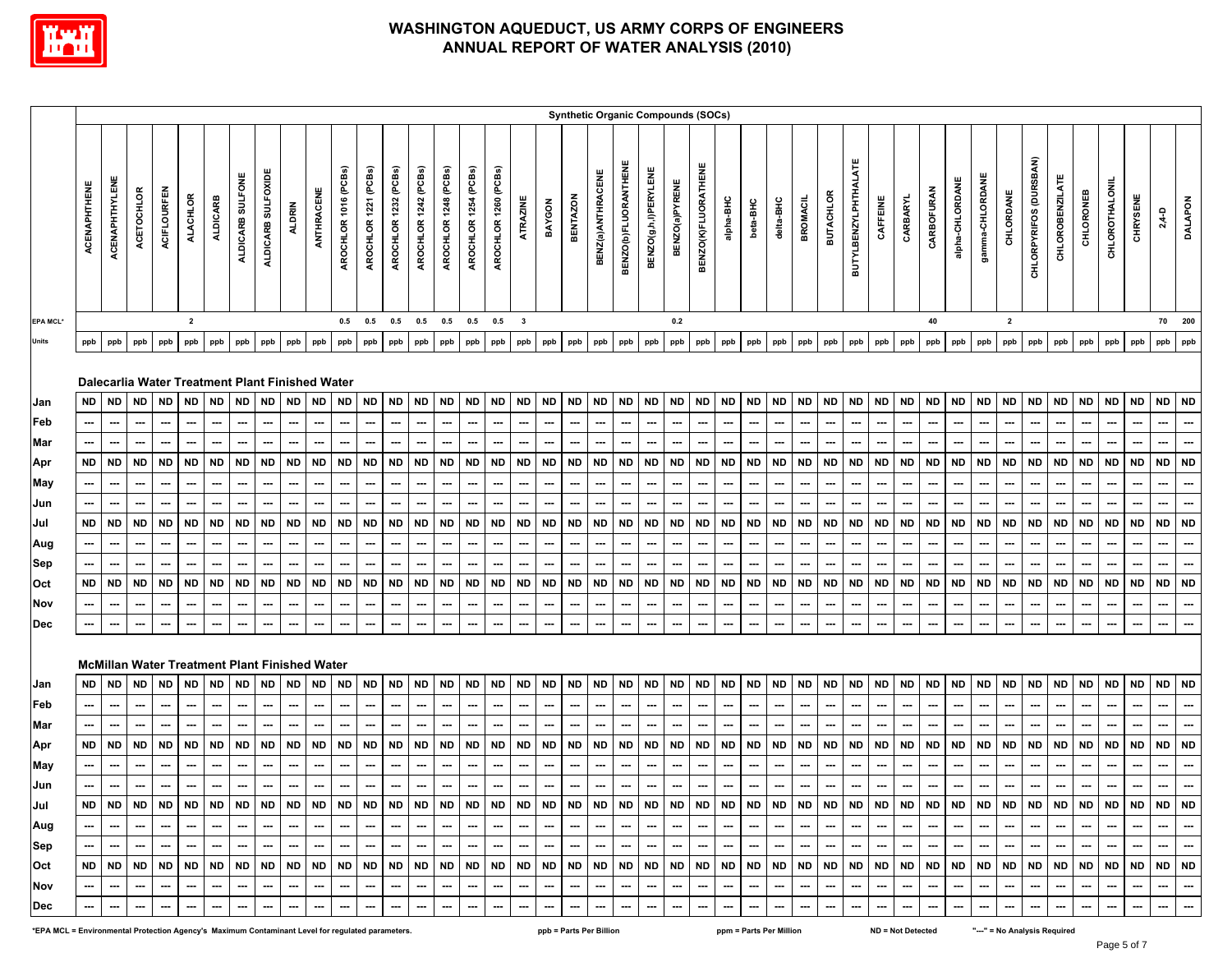

|                                                                                                 |                                                         |                                                                                              |                                                                                                                                                             |                                                                |                                                                                                                 |                                                                              |                                                                              |                                                                              |                                                                                                 |                                                                                                                 |                                                                                            |                                                                                                                                                                                |                                                                                                   |                                                                                                          |                                                                                                   |                                                                                     |                                                                                                   |                                                                                     |                                                                                                   |                                                                                                |                                                                                                                                                           |                                                                                            |                                                                              | <b>Synthetic Organic Compounds (SOCs)</b>                                                         |                                                                                           |                                                                                                   |                                                                                     |                                                                              |                                                                                            |                                                                                                                 |                                                                                            |                                                                                                 |                                                                                                   |                                                                                         |                                                                                                                                             |                                                                                                                 |                                                                                                                                                                                |                                                                              |                                                                              |                                                                       |                                                                                     |                                                                                                   |                                                                              |                                                                                                                                             |
|-------------------------------------------------------------------------------------------------|---------------------------------------------------------|----------------------------------------------------------------------------------------------|-------------------------------------------------------------------------------------------------------------------------------------------------------------|----------------------------------------------------------------|-----------------------------------------------------------------------------------------------------------------|------------------------------------------------------------------------------|------------------------------------------------------------------------------|------------------------------------------------------------------------------|-------------------------------------------------------------------------------------------------|-----------------------------------------------------------------------------------------------------------------|--------------------------------------------------------------------------------------------|--------------------------------------------------------------------------------------------------------------------------------------------------------------------------------|---------------------------------------------------------------------------------------------------|----------------------------------------------------------------------------------------------------------|---------------------------------------------------------------------------------------------------|-------------------------------------------------------------------------------------|---------------------------------------------------------------------------------------------------|-------------------------------------------------------------------------------------|---------------------------------------------------------------------------------------------------|------------------------------------------------------------------------------------------------|-----------------------------------------------------------------------------------------------------------------------------------------------------------|--------------------------------------------------------------------------------------------|------------------------------------------------------------------------------|---------------------------------------------------------------------------------------------------|-------------------------------------------------------------------------------------------|---------------------------------------------------------------------------------------------------|-------------------------------------------------------------------------------------|------------------------------------------------------------------------------|--------------------------------------------------------------------------------------------|-----------------------------------------------------------------------------------------------------------------|--------------------------------------------------------------------------------------------|-------------------------------------------------------------------------------------------------|---------------------------------------------------------------------------------------------------|-----------------------------------------------------------------------------------------|---------------------------------------------------------------------------------------------------------------------------------------------|-----------------------------------------------------------------------------------------------------------------|--------------------------------------------------------------------------------------------------------------------------------------------------------------------------------|------------------------------------------------------------------------------|------------------------------------------------------------------------------|-----------------------------------------------------------------------|-------------------------------------------------------------------------------------|---------------------------------------------------------------------------------------------------|------------------------------------------------------------------------------|---------------------------------------------------------------------------------------------------------------------------------------------|
|                                                                                                 | 2,4-DB                                                  | <b>DCPA MONO &amp; DIACID DEGRADATE</b>                                                      | 4,4'-DDD                                                                                                                                                    | 4,4'-DDE                                                       | 4,4'-DDT                                                                                                        | DIBENZ(a,h)ANTHRACENE                                                        | <b>DICAMBA</b>                                                               | 3,5-DICHLOROBENZOIC ACID                                                     | DICHLORPROP                                                                                     | DICHLORVOS (DDVP)                                                                                               | <b>DIELDRIN</b>                                                                            | <b>DIETHYLPHTHALATE</b>                                                                                                                                                        | di-(2-ETHYLHEXYL)ADIPATE                                                                          | di-(2-ETHYLHEXYL)PHTHALATE                                                                               | <b>DIMETHOATE</b>                                                                                 | <b>DIMETHYLPHTHALATE</b>                                                            | DI-N-BUTYLPHTHALATE                                                                               | DI-N-OCTYLPHTHALATE                                                                 | 2,4-DINITROTOLUENE                                                                                | 2,6-DINITROTOLUENE                                                                             | <b>DINOSEB</b>                                                                                                                                            | <b>DIQUAT</b>                                                                              | ENDOTHALL                                                                    | ENDRIN                                                                                            | ENDRIN ALDEHYDE                                                                           |                                                                                                   | <b>FLUORANTHENE</b>                                                                 | FLUORENE                                                                     | GLYPHOSATE                                                                                 | <b>HEPTACHLOR</b>                                                                                               | <b>HEPTACHLOR EPOXIDE</b>                                                                  | <b>HEXACHLOROBENZENE</b>                                                                        | <b>HEXACHLOROCYCLOPENTADIENE</b>                                                                  | 3-HYDROXYCARBOFURAN                                                                     | INDENO(1,2,3,c,d)PYRENE                                                                                                                     | <b>ISOPHORONE</b>                                                                                               | LINDANE                                                                                                                                                                        | ENDOSULFAN I (alpha)                                                         | ENDOSULFAN II (beta)                                                         | ENDOSULFAN SULFATE                                                    | <b>MALATHION</b>                                                                    | <b>METHIOCARB</b>                                                                                 | <b>METHOMYL</b>                                                              | <b>METHOXYCHLOR</b>                                                                                                                         |
| EPA MCL*                                                                                        |                                                         |                                                                                              |                                                                                                                                                             |                                                                |                                                                                                                 |                                                                              |                                                                              |                                                                              |                                                                                                 |                                                                                                                 |                                                                                            |                                                                                                                                                                                | 400                                                                                               | 6                                                                                                        |                                                                                                   |                                                                                     |                                                                                                   |                                                                                     |                                                                                                   |                                                                                                | $\overline{7}$                                                                                                                                            | 20                                                                                         | 100                                                                          | $\overline{\mathbf{2}}$                                                                           |                                                                                           |                                                                                                   |                                                                                     |                                                                              | 700                                                                                        | 0.4                                                                                                             | 0.2                                                                                        | $\mathbf{1}$                                                                                    | 50                                                                                                |                                                                                         |                                                                                                                                             |                                                                                                                 | 0.2                                                                                                                                                                            |                                                                              |                                                                              |                                                                       |                                                                                     |                                                                                                   |                                                                              | 40                                                                                                                                          |
| Units                                                                                           | ppb                                                     | ppb                                                                                          | ppb                                                                                                                                                         | ppb                                                            | ppb                                                                                                             | ppb                                                                          | ppb                                                                          | ppb                                                                          | ppb                                                                                             | ppb                                                                                                             | ppb                                                                                        | ppb                                                                                                                                                                            | ppb                                                                                               | ppb                                                                                                      | ppb                                                                                               | ppb                                                                                 | ppb                                                                                               | ppb                                                                                 | ppb                                                                                               | ppb                                                                                            | ppb                                                                                                                                                       | ppb                                                                                        | ppb                                                                          | ppb                                                                                               | ppb                                                                                       | ppb                                                                                               | ppb                                                                                 | ppb                                                                          | ppb                                                                                        | ppb                                                                                                             | ppb                                                                                        | ppb                                                                                             | ppb                                                                                               | ppb                                                                                     | ppb                                                                                                                                         | ppb                                                                                                             | ppb                                                                                                                                                                            | ppb                                                                          | ppb                                                                          | ppb                                                                   | ppb                                                                                 | ppb                                                                                               | ppb                                                                          | ppb                                                                                                                                         |
| Jan<br>Feb<br>Mar<br>Apr<br>May<br>Jun<br>Jul<br>Aug<br>Sep<br>Oct<br>Nov<br>Dec                | <b>ND</b><br><b>ND</b><br><b>ND</b><br><b>ND</b><br>--- | <b>ND</b><br>┅<br>---<br><b>ND</b><br><br>---<br><b>ND</b><br>---<br><b>ND</b><br>---<br>--- | Dalecarlia Water Treatment Plant Finished Water<br><b>ND</b><br><b>ND</b><br>---<br>---<br><b>ND</b><br>---<br><b>ND</b><br>---<br>$\hspace{0.05cm} \cdots$ | <b>ND</b><br><b>ND</b><br><b>ND</b><br>---<br><b>ND</b><br>--- | <b>ND</b><br>---<br><b>ND</b><br>---<br>---<br><b>ND</b><br>---<br><b>ND</b><br>---<br>$\overline{\phantom{a}}$ | <b>ND</b><br><b>ND</b><br>---<br>---<br><b>ND</b><br><b>ND</b><br>---<br>--- | <b>ND</b><br><b>ND</b><br>---<br><b>ND</b><br>---<br><b>ND</b><br>---<br>--- | <b>ND</b><br>---<br><b>ND</b><br>---<br><b>ND</b><br><b>ND</b><br>---<br>--- | <b>ND</b><br>⊷<br>---<br><b>ND</b><br>---<br>---<br><b>ND</b><br>---<br><b>ND</b><br>---<br>--- | <b>ND</b><br>$\hspace{0.05cm} \cdots$<br><b>ND</b><br>---<br>---<br><b>ND</b><br>---<br><b>ND</b><br>---<br>--- | <b>ND</b><br>---<br><b>ND</b><br>---<br>---<br><b>ND</b><br>---<br><b>ND</b><br>---<br>--- | <b>ND</b><br>$\overline{\phantom{a}}$<br><b>ND</b><br>---<br>$\hspace{0.05cm} \ldots$<br><b>ND</b><br>$\overline{\phantom{a}}$<br><b>ND</b><br>$\overline{\phantom{a}}$<br>--- | <b>ND</b><br>---<br>---<br><b>ND</b><br>---<br>---<br><b>ND</b><br>---<br><b>ND</b><br>---<br>--- | <b>ND</b><br><b>ND</b><br>---<br>---<br><b>ND</b><br>---<br><b>ND</b><br>$\hspace{0.05cm} \cdots$<br>--- | <b>ND</b><br>---<br><b>ND</b><br>---<br>---<br><b>ND</b><br>---<br>---<br><b>ND</b><br>---<br>--- | <b>ND</b><br>---<br><b>ND</b><br>---<br><b>ND</b><br>---<br><b>ND</b><br>---<br>--- | <b>ND</b><br>---<br><b>ND</b><br>---<br><b>ND</b><br><b>ND</b><br>---<br>$\overline{\phantom{a}}$ | <b>ND</b><br>---<br><b>ND</b><br>---<br><b>ND</b><br>---<br><b>ND</b><br>---<br>--- | <b>ND</b><br>---<br>---<br><b>ND</b><br>---<br>---<br><b>ND</b><br>---<br><b>ND</b><br>---<br>--- | <b>ND</b><br><b></b><br><b>ND</b><br>---<br>---<br><b>ND</b><br>---<br><b>ND</b><br>---<br>--- | <b>ND</b><br>---<br><b>ND</b><br>---<br>---<br><b>ND</b><br>$\hspace{0.05cm} \cdots$<br><b>ND</b><br>$\hspace{0.05cm} \cdots$<br>$\overline{\phantom{a}}$ | <b>ND</b><br>---<br><b>ND</b><br>---<br>---<br><b>ND</b><br>---<br><b>ND</b><br>---<br>--- | <b>ND</b><br><b>ND</b><br>---<br>---<br><b>ND</b><br><b>ND</b><br>---<br>--- | <b>ND</b><br>---<br>---<br><b>ND</b><br>---<br><b>ND</b><br>---<br>---<br><b>ND</b><br>---<br>--- | <b>ND</b><br>---<br>$\sf ND$<br>---<br>---<br><b>ND</b><br>---<br><b>ND</b><br>---<br>--- | <b>ND</b><br>---<br>---<br><b>ND</b><br>---<br>---<br><b>ND</b><br>---<br><b>ND</b><br>---<br>--- | <b>ND</b><br>---<br><b>ND</b><br>---<br><b>ND</b><br>---<br><b>ND</b><br>---<br>--- | <b>ND</b><br><b>ND</b><br>---<br>---<br><b>ND</b><br><b>ND</b><br>---<br>--- | <b>ND</b><br>---<br><b>ND</b><br>---<br>---<br><b>ND</b><br>---<br><b>ND</b><br>---<br>--- | <b>ND</b><br>---<br><b>ND</b><br>---<br>---<br><b>ND</b><br>---<br><b>ND</b><br>---<br>$\overline{\phantom{a}}$ | <b>ND</b><br>---<br><b>ND</b><br>---<br>---<br><b>ND</b><br>---<br><b>ND</b><br>---<br>--- | <b>ND</b><br>--<br>$\sf ND$<br>---<br>---<br><b>ND</b><br>---<br>---<br><b>ND</b><br>---<br>--- | <b>ND</b><br>---<br><b>ND</b><br>---<br><b>ND</b><br><b>ND</b><br>---<br>$\hspace{0.05cm} \cdots$ | <b>ND</b><br>---<br><b>ND</b><br><br>---<br><b>ND</b><br>---<br><b>ND</b><br>---<br>--- | <b>ND</b><br>---<br>$\overline{\phantom{a}}$<br><b>ND</b><br>---<br>---<br><b>ND</b><br>---<br><b>ND</b><br>$\hspace{0.05cm} \cdots$<br>--- | <b>ND</b><br>---<br><b>ND</b><br>$\overline{\phantom{a}}$<br>---<br><b>ND</b><br>---<br><b>ND</b><br>---<br>--- | <b>ND</b><br>$\overline{\phantom{a}}$<br><b>ND</b><br>$\hspace{0.05cm} \ldots$<br>---<br><b>ND</b><br>$\hspace{0.05cm} \ldots$<br><b>ND</b><br>$\overline{\phantom{a}}$<br>--- | <b>ND</b><br>---<br><b>ND</b><br><b>ND</b><br>---<br><b>ND</b><br>---<br>--- | <b>ND</b><br><b>ND</b><br>---<br>---<br><b>ND</b><br><b>ND</b><br>---<br>--- | <b>ND</b><br><b>ND</b><br>---<br><b>ND</b><br><b>ND</b><br>---<br>--- | <b>ND</b><br>---<br><b>ND</b><br>---<br><b>ND</b><br>---<br><b>ND</b><br>---<br>--- | <b>ND</b><br><b>ND</b><br>---<br>---<br><b>ND</b><br><b>ND</b><br>---<br>$\overline{\phantom{a}}$ | <b>ND</b><br>---<br><b>ND</b><br><b>ND</b><br>---<br><b>ND</b><br>---<br>--- | <b>ND</b><br>---<br><b>ND</b><br>---<br>---<br><b>ND</b><br>---<br>---<br><b>ND</b><br>$\overline{\phantom{a}}$<br>$\overline{\phantom{a}}$ |
|                                                                                                 |                                                         |                                                                                              | <b>McMillan Water Treatment Plant Finished Water</b>                                                                                                        |                                                                |                                                                                                                 |                                                                              |                                                                              |                                                                              |                                                                                                 |                                                                                                                 |                                                                                            |                                                                                                                                                                                |                                                                                                   |                                                                                                          |                                                                                                   |                                                                                     |                                                                                                   |                                                                                     |                                                                                                   |                                                                                                |                                                                                                                                                           |                                                                                            |                                                                              |                                                                                                   |                                                                                           |                                                                                                   |                                                                                     |                                                                              |                                                                                            |                                                                                                                 |                                                                                            |                                                                                                 |                                                                                                   |                                                                                         |                                                                                                                                             |                                                                                                                 |                                                                                                                                                                                |                                                                              |                                                                              |                                                                       |                                                                                     |                                                                                                   |                                                                              |                                                                                                                                             |
| Jan                                                                                             | <b>ND</b>                                               | <b>ND</b>                                                                                    | <b>ND</b>                                                                                                                                                   | <b>ND</b>                                                      | <b>ND</b>                                                                                                       | <b>ND</b>                                                                    | <b>ND</b>                                                                    | <b>ND</b>                                                                    | <b>ND</b>                                                                                       | <b>ND</b>                                                                                                       | <b>ND</b>                                                                                  | <b>ND</b>                                                                                                                                                                      | <b>ND</b>                                                                                         | <b>ND</b>                                                                                                | <b>ND</b>                                                                                         | $\sf ND$                                                                            | <b>ND</b>                                                                                         | $\sf ND$                                                                            | <b>ND</b>                                                                                         | <b>ND</b>                                                                                      | ND                                                                                                                                                        | <b>ND</b>                                                                                  | <b>ND</b>                                                                    | <b>ND</b>                                                                                         | <b>ND</b>                                                                                 | <b>ND</b>                                                                                         | <b>ND</b>                                                                           | <b>ND</b>                                                                    | <b>ND</b>                                                                                  | <b>ND</b>                                                                                                       | <b>ND</b>                                                                                  | <b>ND</b>                                                                                       | <b>ND</b>                                                                                         | <b>ND</b>                                                                               | <b>ND</b>                                                                                                                                   | <b>ND</b>                                                                                                       | <b>ND</b>                                                                                                                                                                      | <b>ND</b>                                                                    | <b>ND</b>                                                                    | <b>ND</b>                                                             | <b>ND</b>                                                                           | ND                                                                                                | <b>ND</b>                                                                    | <b>ND</b>                                                                                                                                   |
| Feb<br>Mar                                                                                      |                                                         | ---<br>---                                                                                   | $\hspace{0.05cm} \cdots$<br>---                                                                                                                             |                                                                | ---<br>$\overline{\phantom{a}}$                                                                                 | ---                                                                          | ---                                                                          | ---<br>---                                                                   | ---<br>                                                                                         | $\hspace{0.05cm} \cdots$                                                                                        | ---                                                                                        | ---                                                                                                                                                                            | ---<br>---                                                                                        | ---                                                                                                      | ---<br>---                                                                                        | ---                                                                                 | ---                                                                                               | ---                                                                                 | ---<br>---                                                                                        | ---<br>---                                                                                     | ---                                                                                                                                                       | ---                                                                                        | ---                                                                          | $\hspace{0.05cm} \ldots$                                                                          | ---<br>---                                                                                | ---<br>---                                                                                        | ---                                                                                 | ---                                                                          | ---                                                                                        | ---<br>---                                                                                                      | ---<br>---                                                                                 | ---<br>---                                                                                      | ---                                                                                               | ---                                                                                     | $\hspace{0.05cm} \cdots$                                                                                                                    | ---<br>---                                                                                                      | $\hspace{0.05cm} \ldots$<br>$\hspace{0.05cm} \ldots$                                                                                                                           |                                                                              | ---                                                                          | ---                                                                   | ---                                                                                 | ---<br>---                                                                                        | ---                                                                          | ---<br>---                                                                                                                                  |
| Apr                                                                                             | <b>ND</b>                                               | <b>ND</b>                                                                                    | <b>ND</b>                                                                                                                                                   | <b>ND</b>                                                      | <b>ND</b>                                                                                                       | <b>ND</b>                                                                    | <b>ND</b>                                                                    | <b>ND</b>                                                                    | <b>ND</b>                                                                                       | <b>ND</b>                                                                                                       | <b>ND</b>                                                                                  | <b>ND</b>                                                                                                                                                                      | <b>ND</b>                                                                                         | <b>ND</b>                                                                                                | <b>ND</b>                                                                                         | <b>ND</b>                                                                           | <b>ND</b>                                                                                         | <b>ND</b>                                                                           | <b>ND</b>                                                                                         | <b>ND</b>                                                                                      | <b>ND</b>                                                                                                                                                 | <b>ND</b>                                                                                  | <b>ND</b>                                                                    | <b>ND</b>                                                                                         | <b>ND</b>                                                                                 | <b>ND</b>                                                                                         | <b>ND</b>                                                                           | <b>ND</b>                                                                    | <b>ND</b>                                                                                  | <b>ND</b>                                                                                                       | <b>ND</b>                                                                                  | ND                                                                                              | <b>ND</b>                                                                                         | <b>ND</b>                                                                               | <b>ND</b>                                                                                                                                   | <b>ND</b>                                                                                                       | <b>ND</b>                                                                                                                                                                      | <b>ND</b>                                                                    | <b>ND</b>                                                                    | <b>ND</b>                                                             | <b>ND</b>                                                                           | <b>ND</b>                                                                                         | <b>ND</b>                                                                    | <b>ND</b>                                                                                                                                   |
| May                                                                                             |                                                         | −−                                                                                           | ---                                                                                                                                                         | ---                                                            | $\overline{\phantom{a}}$                                                                                        | ---                                                                          | ---                                                                          | ---                                                                          | …                                                                                               | ---                                                                                                             | ---                                                                                        | ---                                                                                                                                                                            | ---                                                                                               | ---                                                                                                      | ---                                                                                               | ---                                                                                 | ---                                                                                               | ---                                                                                 | ---                                                                                               | ---                                                                                            | ---                                                                                                                                                       | ---                                                                                        | ---                                                                          | $\hspace{0.05cm} \ldots$                                                                          | ---                                                                                       | ---                                                                                               | ---                                                                                 | ---                                                                          | ---                                                                                        | ---                                                                                                             | ---                                                                                        | ---                                                                                             | $\hspace{0.05cm} \cdots$                                                                          | ---                                                                                     | ---                                                                                                                                         | ---                                                                                                             | ---                                                                                                                                                                            | ---                                                                          | ---                                                                          | ---                                                                   |                                                                                     | $\overline{\phantom{a}}$                                                                          |                                                                              | ---                                                                                                                                         |
| Jun                                                                                             |                                                         |                                                                                              |                                                                                                                                                             |                                                                |                                                                                                                 |                                                                              |                                                                              |                                                                              |                                                                                                 |                                                                                                                 |                                                                                            |                                                                                                                                                                                | ---                                                                                               |                                                                                                          |                                                                                                   |                                                                                     |                                                                                                   |                                                                                     |                                                                                                   |                                                                                                | ---                                                                                                                                                       | ---                                                                                        |                                                                              |                                                                                                   |                                                                                           |                                                                                                   |                                                                                     | ---                                                                          |                                                                                            |                                                                                                                 |                                                                                            | ---                                                                                             |                                                                                                   |                                                                                         | ---                                                                                                                                         | ---                                                                                                             | ---                                                                                                                                                                            |                                                                              |                                                                              |                                                                       |                                                                                     |                                                                                                   |                                                                              | $\overline{\phantom{a}}$                                                                                                                    |
| Jul                                                                                             |                                                         |                                                                                              | ND ND ND                                                                                                                                                    |                                                                |                                                                                                                 |                                                                              |                                                                              |                                                                              |                                                                                                 |                                                                                                                 |                                                                                            | ---                                                                                                                                                                            |                                                                                                   |                                                                                                          |                                                                                                   |                                                                                     |                                                                                                   |                                                                                     |                                                                                                   |                                                                                                |                                                                                                                                                           |                                                                                            |                                                                              |                                                                                                   |                                                                                           |                                                                                                   |                                                                                     |                                                                              |                                                                                            |                                                                                                                 |                                                                                            |                                                                                                 |                                                                                                   |                                                                                         |                                                                                                                                             |                                                                                                                 |                                                                                                                                                                                |                                                                              |                                                                              |                                                                       |                                                                                     |                                                                                                   |                                                                              |                                                                                                                                             |
| Aug                                                                                             | $\hspace{0.05cm} \cdots$                                | $\hspace{0.05cm} \cdots$                                                                     | $\hspace{0.05cm} \cdots$                                                                                                                                    | $\hspace{0.05cm} \cdots$                                       |                                                                                                                 | . <b>.</b>                                                                   | $\sim$ $\sim$                                                                |                                                                              | $-1 - 1 - 1 - 1$                                                                                |                                                                                                                 | $\sim$                                                                                     |                                                                                                                                                                                | $\sim$ $\sim$ $\sim$                                                                              | $\sim$                                                                                                   | $\sim$                                                                                            | $- - 1 - - 1$                                                                       |                                                                                                   | المست                                                                               |                                                                                                   | -- - - -                                                                                       | $\sim$                                                                                                                                                    | $\sim$                                                                                     |                                                                              | $\sim$ $\sim$ $\sim$                                                                              | $\sim$                                                                                    | --- 1                                                                                             | <b>1</b> --- 1                                                                      | $\overline{\phantom{a}}$                                                     | $\sim$                                                                                     |                                                                                                                 | $-1-1$                                                                                     | $\sim$                                                                                          | $\sim$                                                                                            | $\begin{array}{ccc} \text{---} & \text{---} \end{array}$                                |                                                                                                                                             | $  -$                                                                                                           | --- 1                                                                                                                                                                          | $\sim$                                                                       | $\overline{\phantom{a}}$                                                     | $\sim$                                                                | $\sim$                                                                              | $\overline{\phantom{a}}$                                                                          | $\sim$                                                                       | $\sim$                                                                                                                                      |
| Sep                                                                                             |                                                         | $-1$                                                                                         | — I                                                                                                                                                         |                                                                |                                                                                                                 |                                                                              |                                                                              |                                                                              |                                                                                                 |                                                                                                                 |                                                                                            |                                                                                                                                                                                |                                                                                                   |                                                                                                          |                                                                                                   |                                                                                     |                                                                                                   |                                                                                     |                                                                                                   |                                                                                                |                                                                                                                                                           |                                                                                            |                                                                              |                                                                                                   |                                                                                           |                                                                                                   |                                                                                     |                                                                              |                                                                                            |                                                                                                                 |                                                                                            |                                                                                                 |                                                                                                   |                                                                                         |                                                                                                                                             |                                                                                                                 |                                                                                                                                                                                | ╵ <u>┄</u> ╽┄╽┄╽┄╽┄╽┄╽┄╽                                                     |                                                                              |                                                                       | ---   ---   ---   ---                                                               |                                                                                                   |                                                                              | $\sim$                                                                                                                                      |
| Oct                                                                                             |                                                         |                                                                                              |                                                                                                                                                             |                                                                |                                                                                                                 |                                                                              |                                                                              |                                                                              |                                                                                                 |                                                                                                                 |                                                                                            |                                                                                                                                                                                |                                                                                                   |                                                                                                          |                                                                                                   |                                                                                     |                                                                                                   |                                                                                     |                                                                                                   |                                                                                                |                                                                                                                                                           |                                                                                            |                                                                              |                                                                                                   |                                                                                           |                                                                                                   |                                                                                     |                                                                              |                                                                                            |                                                                                                                 |                                                                                            |                                                                                                 |                                                                                                   |                                                                                         |                                                                                                                                             |                                                                                                                 |                                                                                                                                                                                |                                                                              |                                                                              |                                                                       |                                                                                     |                                                                                                   |                                                                              |                                                                                                                                             |
| Nov                                                                                             |                                                         |                                                                                              |                                                                                                                                                             |                                                                |                                                                                                                 |                                                                              |                                                                              | $\sim$                                                                       | $\overline{\phantom{a}}$                                                                        | $\overline{\phantom{a}}$                                                                                        | $\hspace{0.05cm} \cdots$                                                                   | $\overline{\phantom{a}}$                                                                                                                                                       | $\sim$                                                                                            | $\sim$                                                                                                   | $\hspace{0.05cm} \ldots$                                                                          | $\sim$                                                                              | $\sim$                                                                                            | $\sim$                                                                              | $\overline{\phantom{a}}$                                                                          | $-$                                                                                            | $---$                                                                                                                                                     | $\sim$                                                                                     | $-1$                                                                         | $\sim$                                                                                            | $\sim$                                                                                    | $\hspace{0.05cm} \ldots$                                                                          | $\hspace{0.05cm} \ldots$                                                            | $\hspace{0.05cm} \cdots$                                                     | $\sim$                                                                                     | $-$                                                                                                             | $\sim$                                                                                     | $\overline{\phantom{a}}$                                                                        | $\sim$                                                                                            | $\sim$                                                                                  | $\hspace{0.05cm} \ldots$                                                                                                                    | $\hspace{0.1mm}-\hspace{0.1mm}-\hspace{0.1mm}-\hspace{0.1mm}$                                                   | $\hspace{0.05cm} \ldots$                                                                                                                                                       | $\sim$                                                                       | $\sim$                                                                       | $\hspace{0.05cm} \cdots$                                              | $\sim$                                                                              | $\hspace{0.05cm} \ldots$                                                                          | $\sim$                                                                       | $\overline{\phantom{a}}$                                                                                                                    |
| Dec                                                                                             |                                                         |                                                                                              |                                                                                                                                                             |                                                                |                                                                                                                 |                                                                              |                                                                              | $\overline{\phantom{a}}$                                                     |                                                                                                 | $\hspace{0.05cm} \ldots$                                                                                        | $\hspace{0.05cm} \ldots$                                                                   | $---$                                                                                                                                                                          | $---$                                                                                             | $\overline{\phantom{a}}$                                                                                 | $\sim$                                                                                            | $\sim$ 1                                                                            | $\sim$                                                                                            | $\sim$                                                                              |                                                                                                   | $\begin{array}{ccc} \text{---} & \text{---} \end{array}$                                       | $\overline{\phantom{a}}$                                                                                                                                  | $\sim$                                                                                     |                                                                              |                                                                                                   | $\sim$                                                                                    | $\overline{\phantom{a}}$                                                                          | $\sim$                                                                              | $\overline{\phantom{a}}$                                                     | $\hspace{0.05cm} \ldots$                                                                   | $-1$                                                                                                            | $\sim$                                                                                     | $\sim$                                                                                          | $\overline{\phantom{a}}$                                                                          |                                                                                         | $\sim$                                                                                                                                      | $\sim$                                                                                                          |                                                                                                                                                                                |                                                                              | $\sim$                                                                       |                                                                       |                                                                                     | $\sim$                                                                                            | $---$                                                                        | $\sim$                                                                                                                                      |
| EPA MCL = Environmental Protection Agency's Maximum Contaminant Level for regulated parameters. |                                                         |                                                                                              |                                                                                                                                                             |                                                                |                                                                                                                 |                                                                              |                                                                              |                                                                              |                                                                                                 |                                                                                                                 |                                                                                            |                                                                                                                                                                                |                                                                                                   |                                                                                                          |                                                                                                   |                                                                                     |                                                                                                   |                                                                                     |                                                                                                   | ppb = Parts Per Billion                                                                        |                                                                                                                                                           |                                                                                            |                                                                              | ppm = Parts Per Million                                                                           |                                                                                           |                                                                                                   |                                                                                     |                                                                              |                                                                                            |                                                                                                                 | <b>ND = Not Detected</b>                                                                   |                                                                                                 |                                                                                                   |                                                                                         |                                                                                                                                             | "---" = No Analysis Required                                                                                    |                                                                                                                                                                                |                                                                              |                                                                              |                                                                       |                                                                                     |                                                                                                   |                                                                              |                                                                                                                                             |